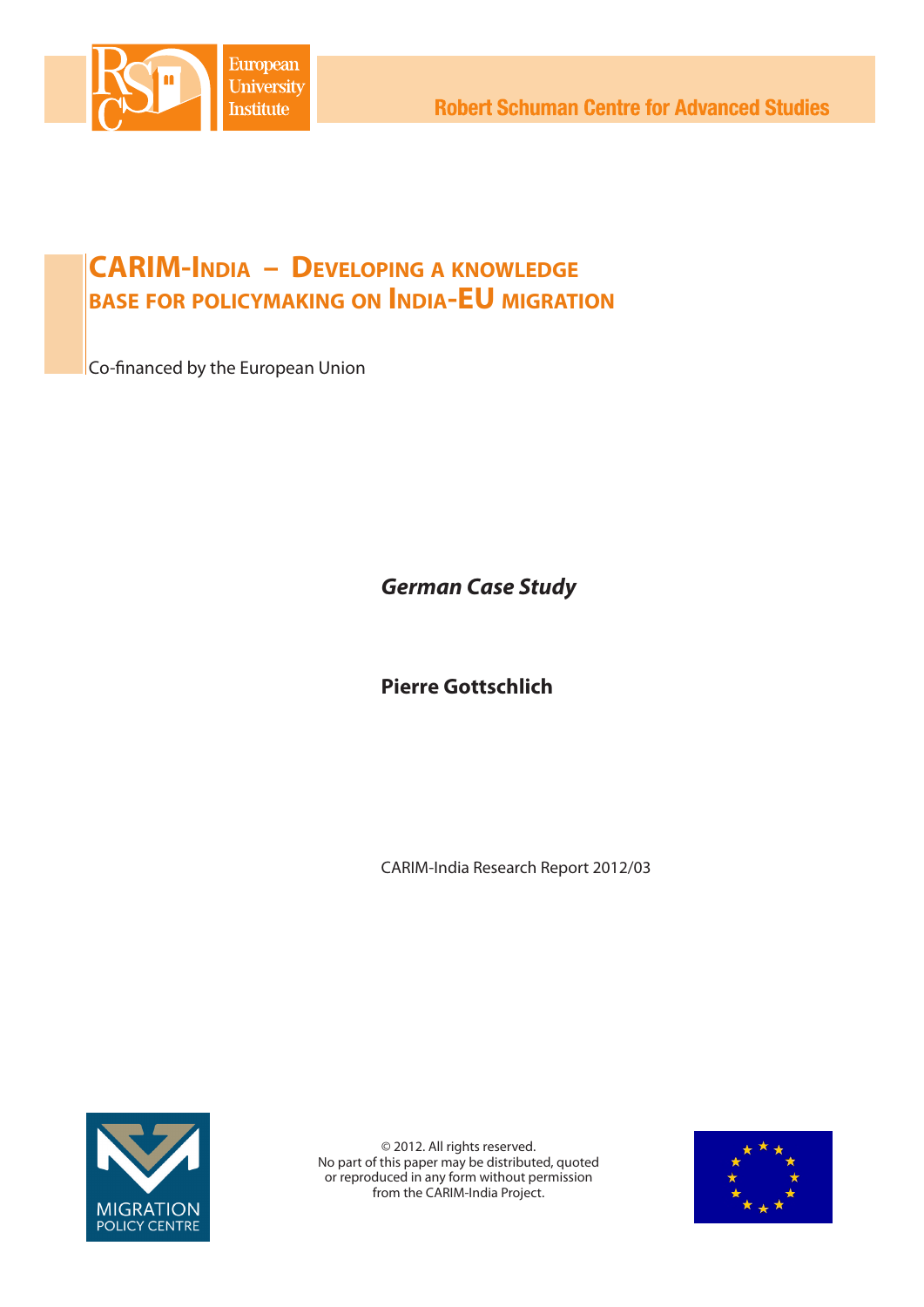**CARIM-India Developing a knowledge base for policymaking on India-EU migration** 

# **Research Report Case Study CARIM-India RR2012/03**

**German Case Study** 

# **Pierre Gottschlich**

Dr. rer. pol., University of Rostock

© 2012, European University Institute Robert Schuman Centre for Advanced Studies

This text may be downloaded only for personal research purposes. Any additional reproduction for other purposes, whether in hard copies or electronically, requires the consent of the Robert Schuman Centre for Advanced Studies. Requests should be addressed to India-EU.Migration@eui.eu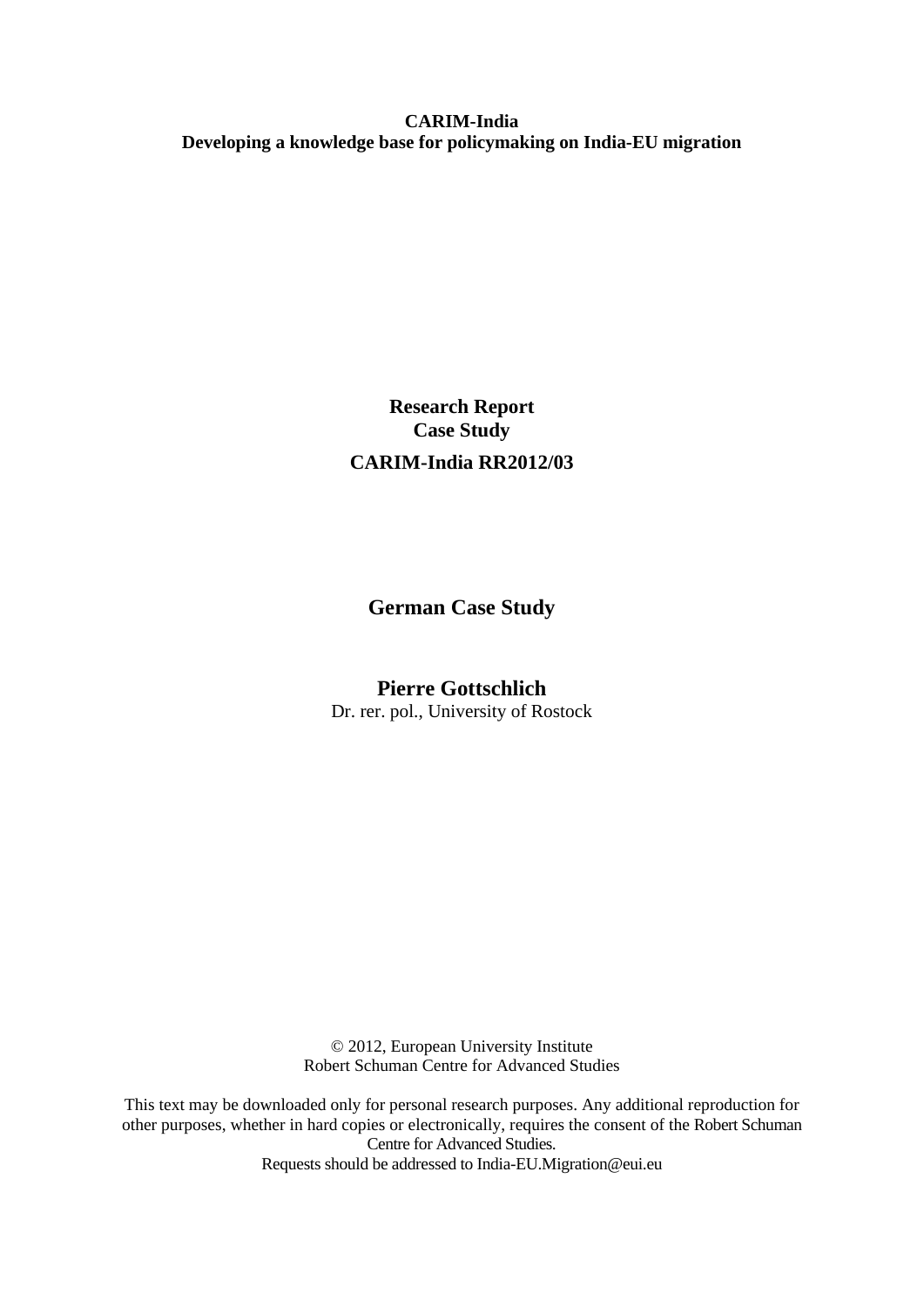If cited or quoted, reference should be made as follows:

[Full name of the author(s)], [title], CARIM-India RR [series number], Robert Schuman Centre for Advanced Studies, San Domenico di Fiesole (FI): European University Institute, [year of publication].

THE VIEWS EXPRESSED IN THIS PUBLICATION CANNOT IN ANY CIRCUMSTANCES BE REGARDED AS THE OFFICIAL POSITION OF THE EUROPEAN UNION

> European University Institute Badia Fiesolana I – 50014 San Domenico di Fiesole (FI) Italy

http://www.eui.eu/RSCAS/Publications/ http://www.india-eu-migration.eu/publications/ http://cadmus.eui.eu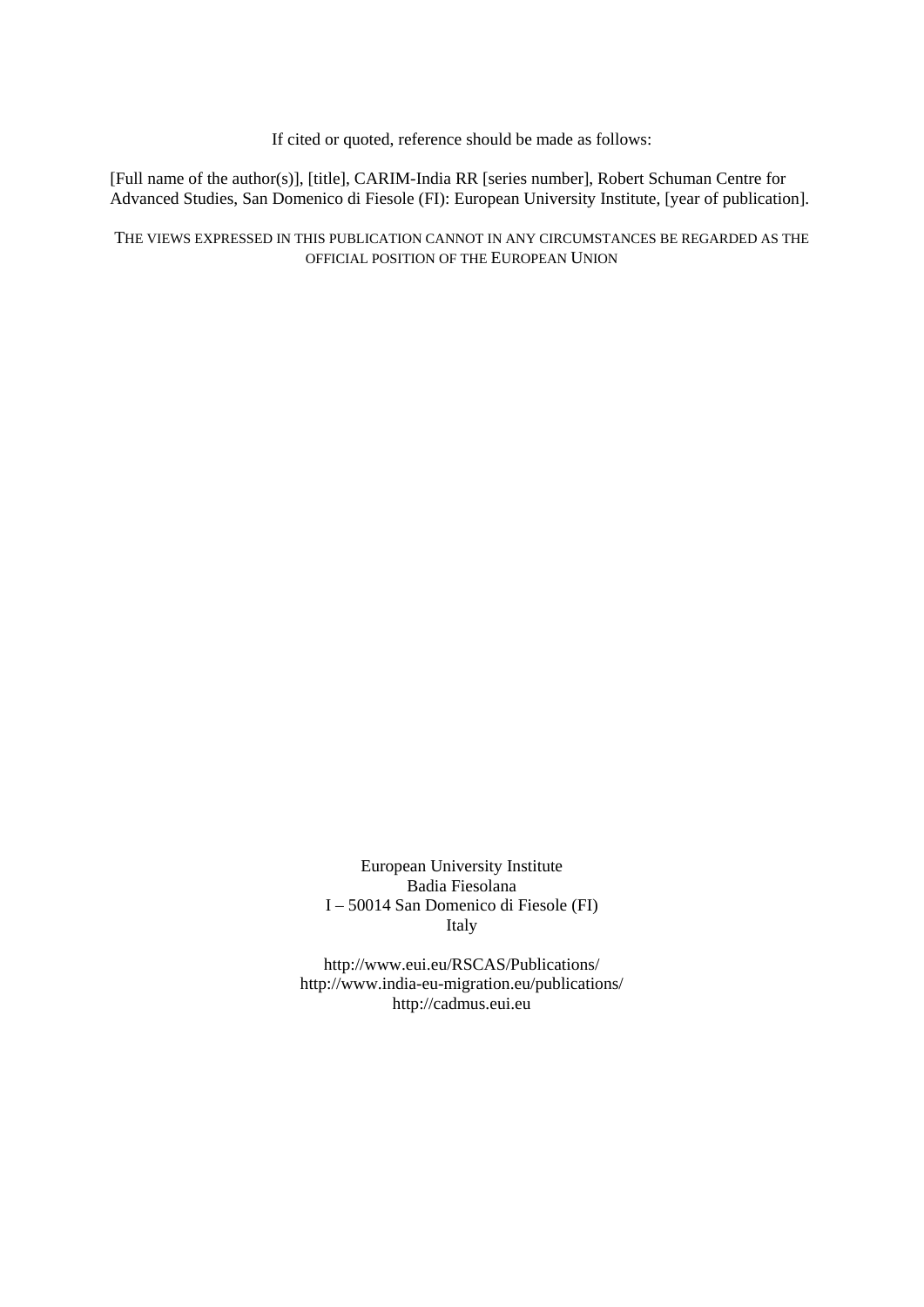# **CARIM-India – Developing a knowledge base for policymaking on India-EU migration**

This project is co-financed by the European Union and carried out by the EUI in partnership with the Indian Council of Overseas Employment, (ICOE), the Indian Institute of Management Bangalore Association, (IIMB), and Maastricht University (Faculty of Law).

The proposed action is aimed at consolidating a constructive dialogue between the EU and India on migration covering all migration-related aspects. The objectives of the proposed action are aimed at:

- Assembling high-level Indian-EU expertise in major disciplines that deal with migration (demography, economics, law, sociology and politics) with a view to building up migration studies in India. This is an inherently international exercise in which experts will use standardised concepts and instruments that allow for aggregation and comparison. These experts will belong to all major disciplines that deal with migration, ranging from demography to law and from economics to sociology and political science.
- Providing the Government of India as well as the European Union, its Member States, the academia and civil society, with:
	- 1. Reliable, updated and comparative information on migration
	- 2. In-depth analyses on India-EU highly-skilled and circular migration, but also on low-skilled and irregular migration.
- Making research serve action by connecting experts with both policy-makers and the wider public through respectively policy-oriented research, training courses, and outreach programmes.

These three objectives will be pursued with a view to developing a knowledge base addressed to policy-makers and migration stakeholders in both the EU and India.

Results of the above activities are made available for public consultation through the website of the project: http://www.india-eu-migration.eu/

*For more information:*  CARIM-India Robert Schuman Centre for Advanced Studies (EUI) Convento Via delle Fontanelle 19 50014 San Domenico di Fiesole Italy Tel: +39 055 46 85 817 Fax: + 39 055 46 85 770 Email: India-EU.Migration@eui.eu

# **Robert Schuman Centre for Advanced Studies**

http://www.eui.eu/RSCAS/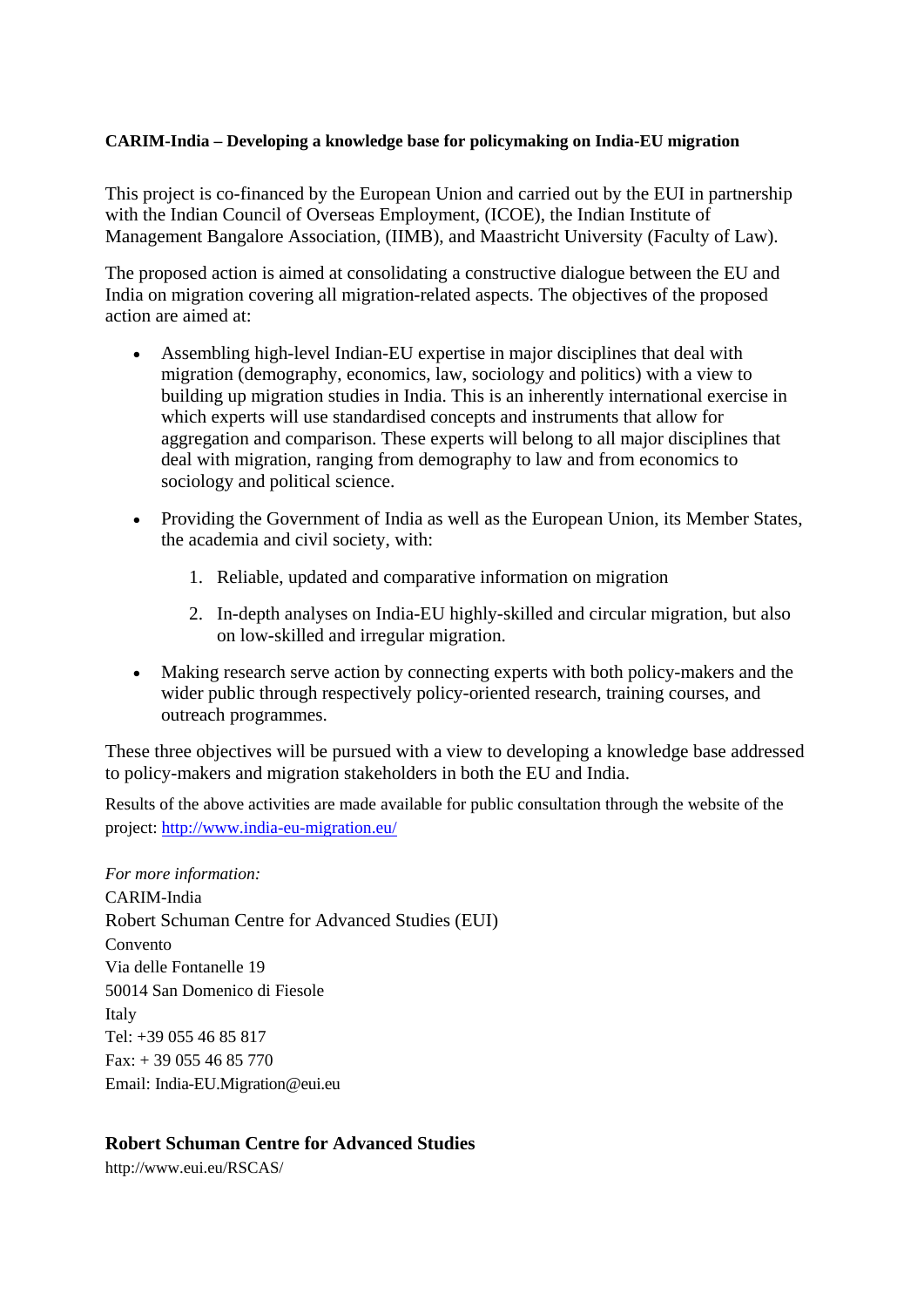# **Abstract**

Indian immigration to Germany has a century-long history. Today, the Indian population in Germany is a fully established and, despite its rather small size, highly influential ethnic group. From early 20th century freedom fighters and students to engineers and nurses to contemporary businessmen and IT-specialists Indians have played important roles in German history and society. They have become more and more visible through the founding of numerous associations, clubs, and societies, through cultural commitment and political success, and also through the establishment of prominent places for worship such as Hindu temples and Sikh gurdwaras.

This study attempts to shed some light on one of the less prominent Indian communities. It deals with its history, its demographic characteristic, and its socio-economic profile. Furthermore, the paper will assess the legal framework in Germany and analyse the media perception of Indian migrants in the country. Additionally, there will be an overview over the most important religious centres and cultural associations. The study also discusses the sociocultural and politcal integration of the Indian population in Germany. Finally, some policy recommendations will be given.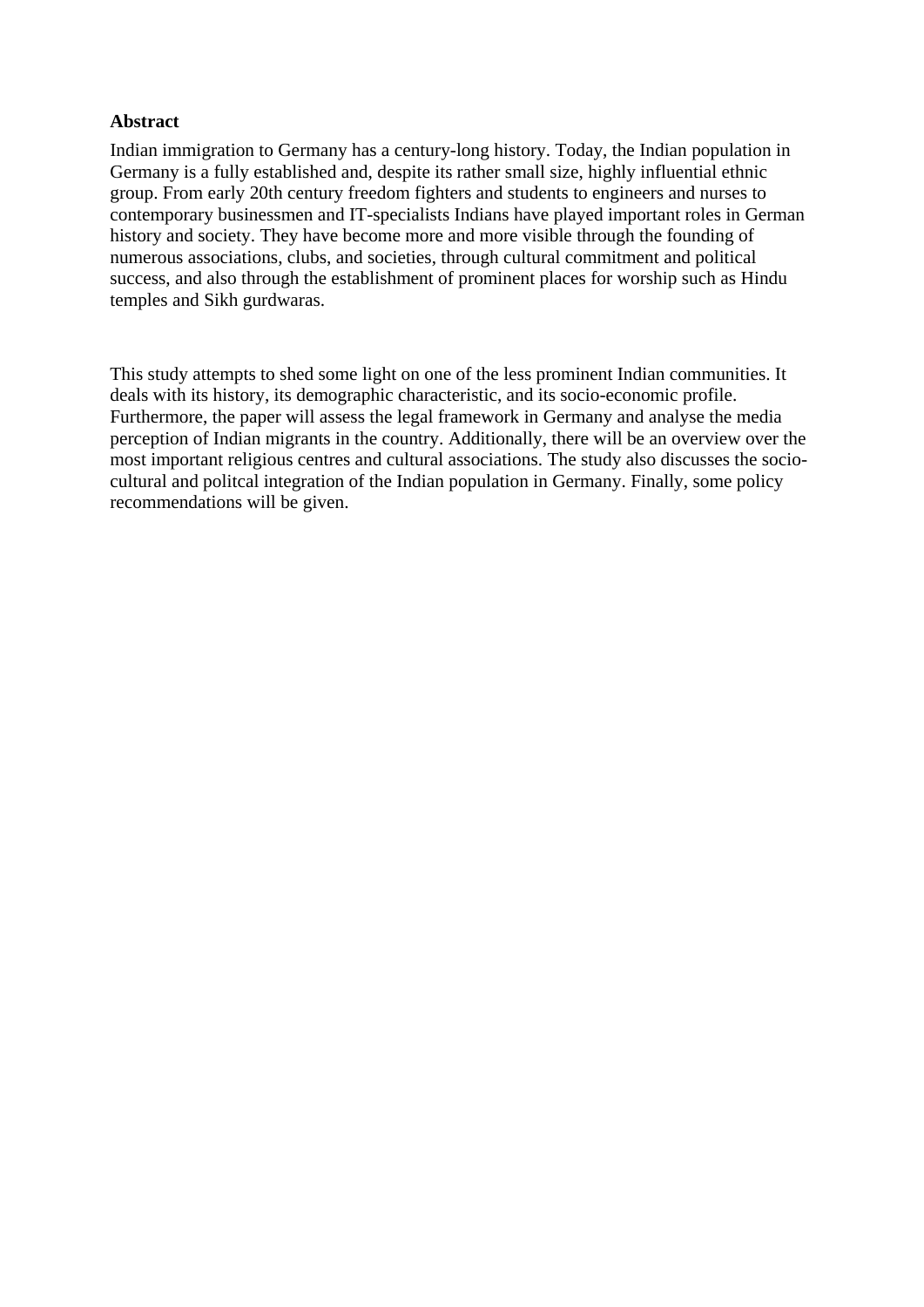## **1. Introduction**

The history of migration from India to Germany only began in the 20th century. However, the relationship between the two countries was established even before the first Indian immigrants came to German soil. Despite the lack of colonial connections and even without any major trade relations, India early became a focal point of German intellectual interest and curiosity. Throughout the 18th and 19th century, prominent German thinkers such as Johann Gottfried Herder (1744-1803), Friedrich Schlegel (1772-1829), Georg Wilhelm Friedrich Hegel (1770-1831), or Arthur Schopenhauer (1788- 1860) were fascinated by the incomparable rich cultural and philosophical aspects of India and Indian life. They produced a stunning number of articles, books, and pamphlets that reflected Indian ideas and Indian thinking (Lütkehaus 2004). Obviously, intercultural communication and scientific discourses played a major role in the relationship between India and Germany at that time. However, extended visits from Indians to Germany remained scarce and only very few Indians actually stayed for a longer time (Gosalia 2002: 238). Consequently, there are hardly any sources that deal with Indian immigration to Germany before the 20th century. This began to change when two particular groups of Indians started coming to Germany in larger numbers. On the one hand, Indian nationalists and freedom fighters sought support for their fight against British colonial rule. On the other hand, Indian students were attracted by the excellent reputation of German universities.

During the time of World War I, Indian nationalists saw Germany as a possible ally in their struggle for independence. Some of these freedom fighters came to Germany in order to evaluate the opportunities for a combined effort against Great Britain. They had plans to start a joint military campaign against the British in Afghanistan and, thereby, destabilize the British Raj in India. All of those rather amateurish endeavours failed (Voigt 1999: 6). With the financial help and support of the German government, however, some of the Indian radicals managed to establish an organization to coordinate the activities of Indian nationalists abroad. The developments in Europe and the eventual defeat of Germany ended these attempts to fight British colonial rule (Goel 2002a). After the end of World War I, many Indian nationalists and communists (e.g. M.N. Roy, Bupendranath Dutta, D.G. Tendulkar, Jasurya Naidu, or Chempakaraman Pillai) found refuge in Germany, where they were able to continue their struggle for Indian independence (Voigt 1999: 7-8). Germany had also become popular among students from South Asia early in the 20th century. German universities were leading research and education institutions, and the academic realm in Germany embraced Indian students and scholars. Munich became the temporary home of many Indians, among the most prominent being Benoy Kumar Sarkar and Taraknath Das. The latter was one of the co-founders of the so-called "India Institute" in Munich. Furthermore, three acclaimed visits by Rabindranath Tagore in 1921, 1926, and 1930 strengthened the reputation of Indian literature and philosophy in Germany (Voigt 1999: 8). In 1928, an Indian Student Information Bureau in Berlin was opened by the Indian National Congress. It is said that Jawaharlal Nehru might have initiated this after one of his visits to Germany (Goel 2002a). A prominent example of how a few, largely isolated Indian students began to settle in Germany can be found in Vikram Seth's acclaimed novel "Two Lives". The factual account of the life of his uncle Shanti Behari Seth describes many facets of how young Indian men came to Germany in the 1920s and 1930s in order to study and to make a living. S.B. Seth himself arrived in Berlin in 1931 where he began to study medical dentistry. Shortly after he passed the state examination with distinction and also completed his doctorate, however, Seth was forced to leave Germany in 1936 when the Nazi government denied him the opportunity to actually practice as a dentist because of him being a foreigner.

In the spring of 1941, Indian freedom fighters again sought German support when Subhas Chandra Bose came to Berlin after his escape from British India. His goals included the establishment of an Indian government in exile in Germany and diplomatic and military support by the axis powers. Hitler, an open admirer of the British Raj in India, remained sceptical and did not see Bose until May 1942, their first and only meeting. With the help and financial assistance of the German Ministry of Foreign Affairs, however, Bose was able to set up the Free India Centre in Berlin. This organization published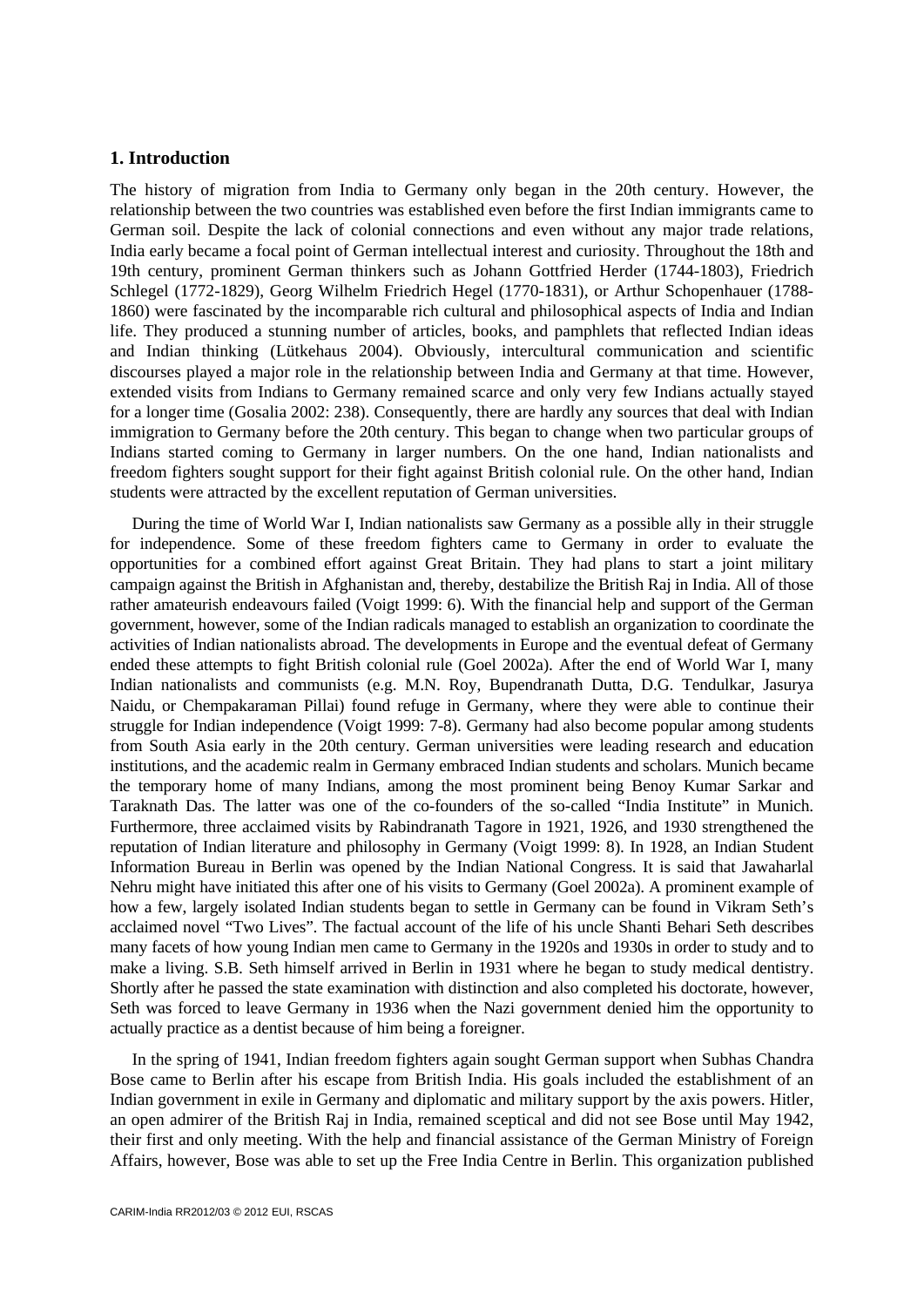the magazine "Azad Hind" ("Free India") and also established a radio station of the same name which from February 1942 on broadcasted programs in English and in Indian languages such as Bengali, Telugu, and Tamil (Bose 2004: 470-567; Gordon 2005: 441-462). At the same time, an Indian legion within the German armed forces was formed (Hartog 2001: 46-66). This unit was mostly made up of volunteers from tens of thousands of Indian prisoners of war who had been serving in the British army and were captured by Italian and German troops in North Africa. The Indian legion, which consisted of up to 3,500 soldiers, never got to fight in India but was instead stationed at the Dutch and French coast and in Italy. The Indian troops were hardly involved in heavy fighting and suffered only minor casualties. After the German defeat in 1945 most of the members of the Indian legion became prisoners of war. Of course, it is important to note that neither the activists from the Free India Centre nor the soldiers of the Indian legion were supporters of the Nazi ideology. They merely tried to find help in their fight against British colonial rule. Particularly Subhas Chandra Bose frequently spoke out against Nazi racism and, for instance, criticized Hitler for derogatory remarks he had made about Indians (Günther 2003: 20-26). Some members of the Free India Centre later stayed in Germany, for example A.C.N. Nambiar who was to become the ambassador of India to Western Germany after World War II.

In the tradition of Shanti Behari Seth and other Indians who had come to German universities in the first half of the 20th century, it were Indian students that brought with them the first major wave of Indian immigration to Germany after World War II. In the 1950s, several thousand students from India came to Western Germany, i.e. the Federal Republic of Germany (FRG), which was a result of the good diplomatic relations between the two countries. Most of these students were technicians and engineers who came from Indian universities or from Indian companies like, for instance, the steel mill in Rourkela, Orissa. They were granted scholarships for further education, and while many of them returned to India after their studies, some stayed and formed the nucleus of an Indian diaspora in Germany (Gosalia 2002: 238). Most of the Indians who stayed were able to establish themselves in the German middle class. Due to their excellent education they usually worked in good jobs and were integrated very well (Goel 2007a: 358-359). In the late 1960s and early 1970s, close to 6,000 Indian nurses came to Germany in order to find work at hospitals. Interestingly, these "angels from India" were mostly Catholic nurses from Kerala who were recruited through the global network of the Catholic Church (Goel 2002b). This led to a huge disproportional share of Christian Indians in the diaspora in Germany, at least if compared to religion statistics in India (Schnepel 2004: 117-118). Some of these nurses married Germans. Their children are an important part of the German-Indian population (Gosalia 2002: 238). In all, the Indian community in Germany formed itself during that era as a community of professionals (e.g. nurses, doctors, and engineers), academics (e.g. students, scholars, and scientists), and businessmen and traders (Singhvi et al. 2001: 151-152). They mostly adapted to life in Germany and integrated themselves into the German society (Gosalia 2002: 239). New impetus came in 2000 with the launch of the Green Card initiative by the German government, which brought a new wave of highly skilled Indian technicians, computer engineers, and IT specialists to the country. This has so far been the last major influx of a specific immigrant group from India to Germany. However, Germany has recently become a more popular destination for Indian students and continues to attract Indian scholars and academics. Unfortunately, there are no statistics on the regional origin of the new arriving migrants from India. Except for the Malayalee nurses from Kerala and their spouses and family members, there is hardly any reliable data on their home region in India. In the 1980s, hundreds of Punjabi Sikhs sought political asylum in Western Germany. Many of them found ways to stay in Germany legally even after their asylum requests were denied (Goel 2007a: 359). They continue to form a significant minority within the Indian diaspora in Germany. Other than that, all estimations on the regional origin of Indian immigrants are little more than mere guesses.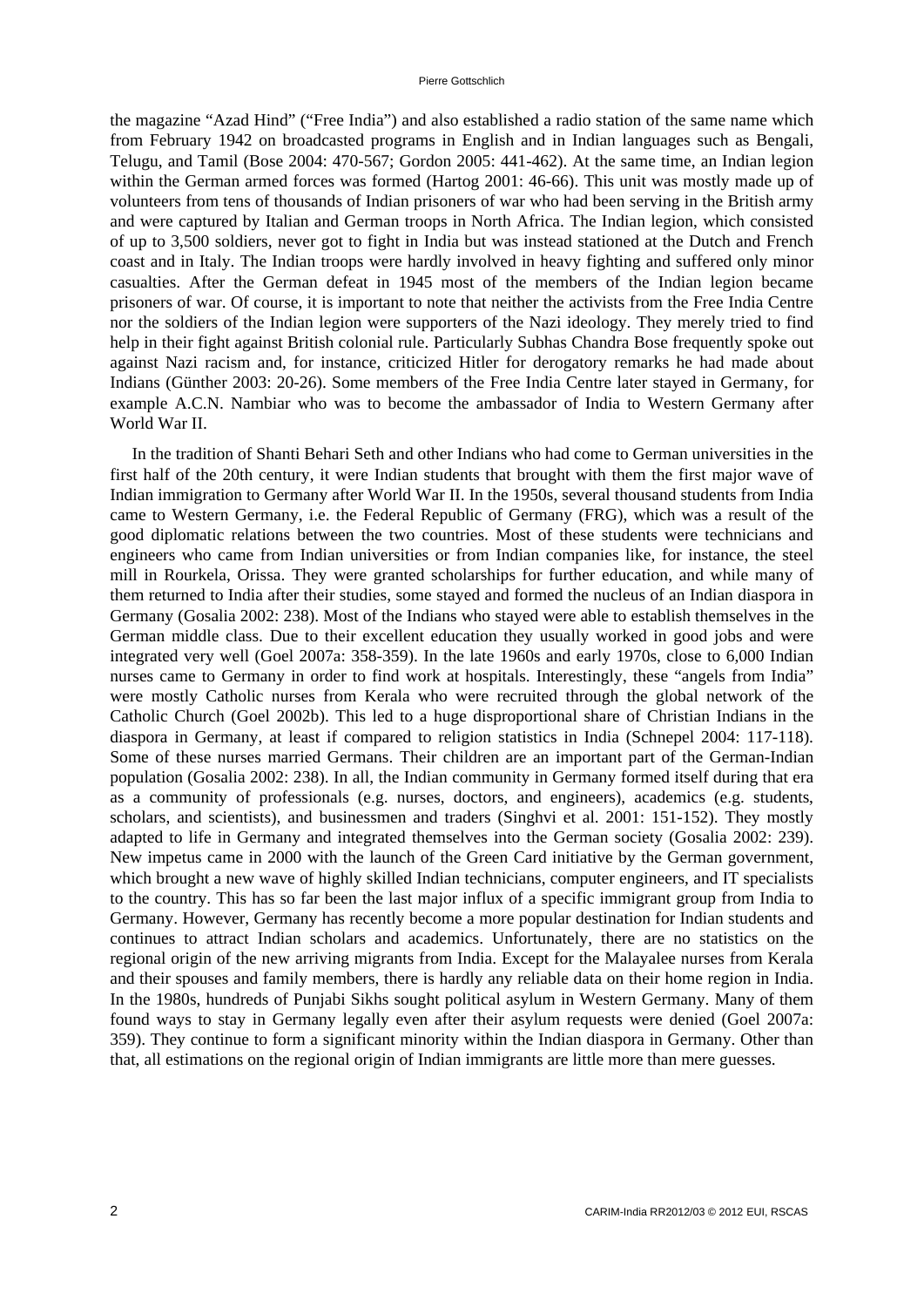#### **2. Demographic Characteristics of the Indian Population**

The Indian population in Germany is relatively small. According to the Federal Statistical Office of Germany, there were 48,280 Indian citizens living in Germany at the end of the year 2010. After a slight decline between 2003 and 2004, the number of Non-Resident Indians (NRI) in Germany, which had been around 35,000 for most of the 1990s, has been steadily growing since (see appendix, figure 1). The major reason for this growth has been the increasing immigration of Indians to Germany. In 2009, for example, 12,009 Indian citizens came to Germany while only 10,374 left the country, resulting in a net migration surplus of 1,635 persons. In 2008, the surplus was even higher at 1,871, with 11,403 coming and just 9,532 leaving (see appendix, figure 2). Since 1991, there have been only two years (1994, 1998) in which the number of Indians leaving Germany was slightly higher than the quantity of Indians coming to the country (FOMR 2011: 27-28, 249, 251). These figures, however, do not include irregular migrants. Naturally, there are no dependable statistics on the quantity of illegal migration from India to Germany. Overall estimations put the number of all irregular migrants in Germany at 196,000 to 457,000, with the vast majority of them coming from East and Southeast Europe (FOMR: 183). Illegal residents from India do play a minor but still significant role. According to statistics from the German police, 958 irregular migrants from India were arrested in 2005, which were roughly 2.4 percent of all suspects of illegal stay in Germany. In 2006, 941 Indians were detained for illegally residing in Germany, again almost 2.4 percent of all such arrests in this year (Cyrus 2009: 49). The overall numbers of arrested irregular migrants from India have been unsteady in recent years: 798 in 2008 and 884 in 2009. The percentages, however, have been growing at 2.7 and 3.1 percent, respectively (FOMR 2011: 189). In 2009, 3.0 percent of all persons arrested while trying to illegally enter Germany were Indians (FOMR 2011: 186). Calculating these percentages against the estimated overall number of irregular residents in Germany, one could reach a number of up to 10,000 Indian citizens staying in Germany illegally. Considering the general quantity of the Indian community in Germany, this figure seems to be a little exaggerated. In 2001, it was estimated at 2,000-3,000 persons (Singhvi et al. 2001: 152). However, one has to assume that the number of irregular migrants from India in Germany today still amounts to several thousand people.

For the overall picture, however, it is necessary to assess not only the number of NRI (regular and irregular) but also the quantity of Persons of Indian Origin (PIO) living in Germany. This is not always easy since there is hardly any specific statistical data on Indians after they have obtained German citizenship. According to the Federal Statistical Office of Germany, more than 8,000 Indians were naturalized and officially became German citizens between 2002 and 2010 alone (see appendix, figure 3). The children of PIO are not a part of any official census, which makes it very difficult to measure the overall strength of the Indo-German community exactly. However, there have been some reliable calculations: In 2001, for instance, the High Level Committee on the Indian Diaspora estimated the number of PIO in Germany at 10,000 (Singhvi et al. 2001: 152). Given the further inflow of Indian immigrants to Germany in the wake of the Green Card initiative and the ongoing processes of naturalization, it seems to be justified to hold this measurement as a mere minimum. In 2006, the number of PIO card holders in Germany was estimated at roughly 17,500. More current assessments have put the number of all PIO as high as 25,000. According to data from the World Bank, the total migrant stock from India in Germany was 67,779 persons in 2010. Unfortunately, however, there is no definite measurement. Therefore, the overall number of Indians and Persons of Indian Origin remains somewhat obscure: The Indian community in Germany numbers at least 65,000, probably 75,000, possibly even more than that.

There is a significant imbalance between women and men within the Indian community, which despite some progress has not been overcome (see appendix, figure 4). In 2010, women comprised only 36.1 percent of the Indian population in Germany which still is the highest number in almost ten years. The schemes for family reunification and the immigration of spouses brought many Indian women to Germany recently. For example, 1,250 Indian women came to Germany as spouses of NRI already living in the country in 2009, while during the same time span only 39 Indian husbands joined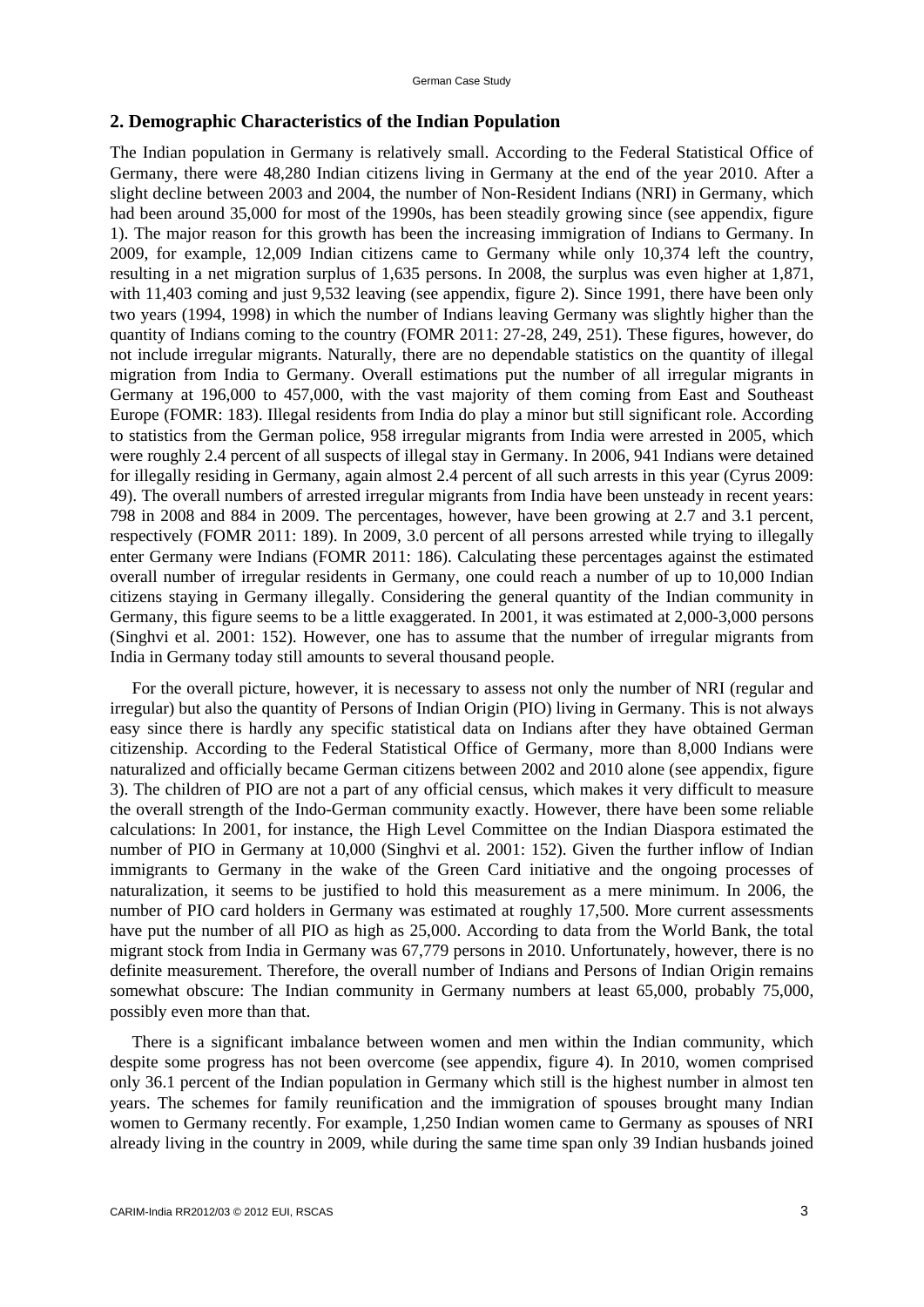#### Pierre Gottschlich

their wives in Germany (FOMR 2011: 288). However, other fields of immigration from India to Germany remain to be extremely male-dominated. A case in point is the composition of the highly skilled Green Card immigrants from India who came to Germany between 2000 and 2004: Only 365 female computer experts found their way to the country, compared to 4,476 male IT professionals (Venema 2004: 7). Additionally, Indian students in Germany still are an overwhelmingly male group. Out of 1,645 students from India who began their academic studies in the summer semester of 2009 and the following winter semester, only 420 or roughly 25.5 percent are female (FOMR 2011: 263).

As for the age profile, the Indian community generally is a rather young population group (see appendix, table 1). Their average age of 32.9 years is more than ten years younger than that of the general population. Almost two thirds of all NRI in Germany are between 25 and 45 years old, compared to a little over a quarter of the general population which falls into that category. While more than 20 percent of all Germans are more than 65 years old, only two percent of the Indian population in Germany already reached that threshold. In contrast, the spatial distribution of Indians in Germany mostly resembles that of the general population (see appendix, table 3). However, immigrants from India tend to settle in urbanized areas and in the south of Germany. Compared to the overall percentage of the Indian population, there is an overrepresentation in three of Germany's largest cities, including the capital Berlin and Hamburg, as well as in the southern states of Baden-Württemberg and Bavaria which also include main metropolitan areas such as Stuttgart, Nuremburg, or Munich (see appendix, figure 5 and table 4). The marital status of Indians in Germany is largely similar to the general population. The percentage of single persons among the Indian community (43.50 percent) is slightly higher than the number for married NRI (42.35 percent) while the figures for the general population in Germany show a vice versa picture with a narrow margin in favour of married persons (see appendix, table 2). However, compared to the overall populace the marriage propensity might be stronger within the Indian immigrant community since they are significantly younger than the general population and may, therefore, at least in part be not yet married. Generally, there seems to be a tendency towards nuclear families. Extended families appear to be rather rare.

## **3. Socio-Economic Profile**

The overall migration type of Indians coming to Germany can be described as highly skilled labour. Except for the immigrants under family reunification regulations, highly skilled professionals comprise the largest group of NRI living in Germany on a temporary residence permit under the new legislation of the Aliens Residence Act of 2004, followed by Indian students (see appendix, table 5). More than a third of all immigrants from India come into Germany explicitly for working purposes, most of them in the highly skilled sector. However, one of the most complex problems in the immigration process is the acceptance of Indian certificates and diplomas. Many German institutions reject Indian records, thereby making it hard for Indian immigrants to get all the necessary documents for work permission and other things (Goel 2006: 1156). It also delays authority decisions, which often leads to even more problems (Ogale 2003: 44-47). Further difficulties arise from the specific circumstances of the social security system in Germany. There are compulsory insurances like health and pension insurance that have to be obtained by every person, including foreigners. The application procedures can be very challenging and confusing (Oberkircher 2006: 179). Here, language is the key. Many official documents in Germany are in German only. Language skills become a precondition not only for social but also for economic integration. Because of the rather small size of the Indian community in Germany most NRI are pressured to learn German fast since there is hardly any expanded or sustained ethnic support system they can rely on. This short term hardship usually turns into a long term advantage: The linguistic integration of most Indians in Germany is very good, particularly in comparison to other immigrant groups (see section on socio-cultural integration for a more detailed account).

The level of education among Indian immigrants is relatively high. In general, migrants from South and Southeast Asia tend to be well educated with approximately 40 percent of them having at least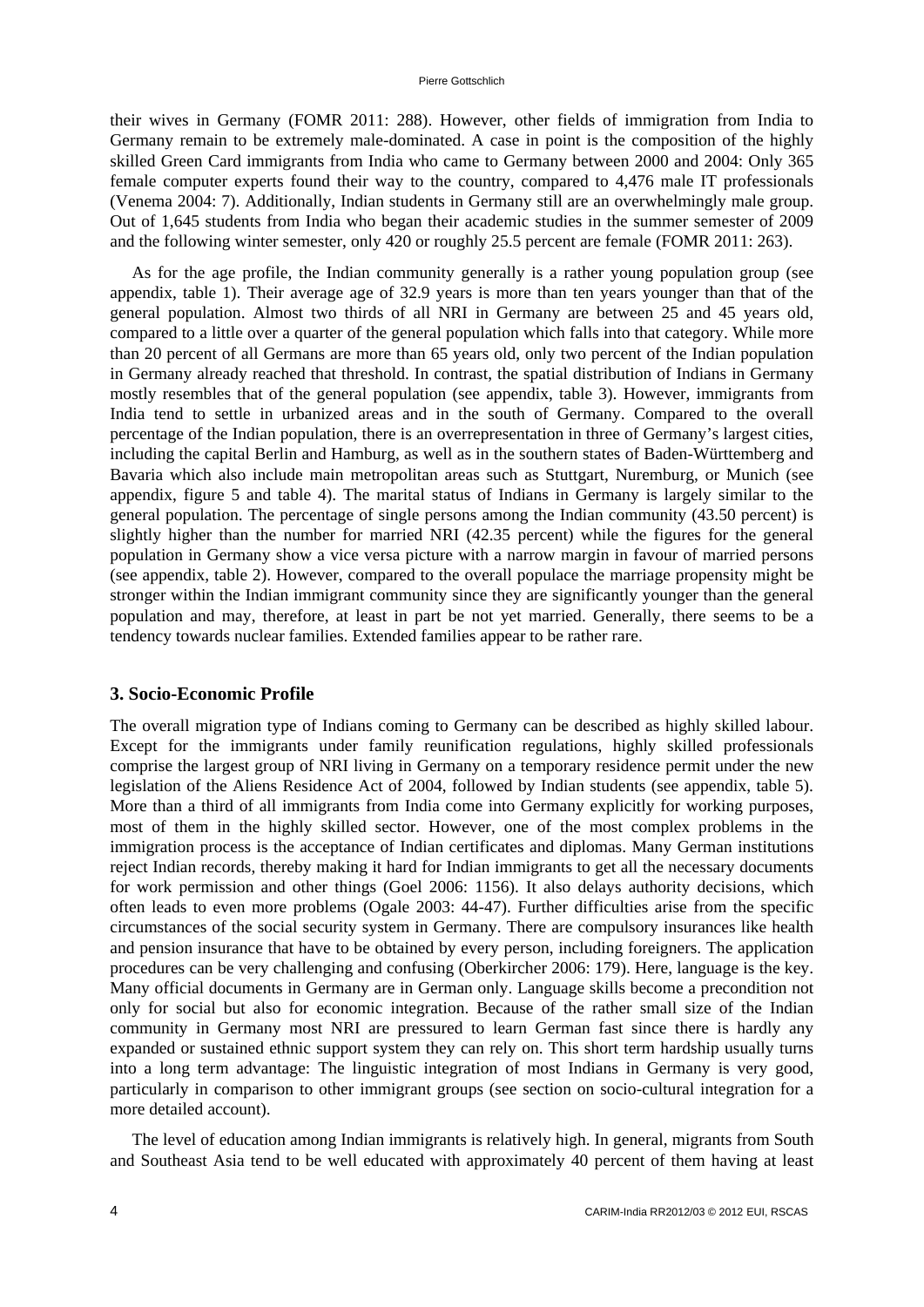completed some sort of secondary school and another 25 percent still in education (see appendix, table 6). However, there is a gender imbalance between South and Southeast Asian men and women in Germany: A much higher number of female immigrants never graduated (53,000 or 17.5 percent, compared to 35,000 or 13.5 percent of all male immigrants). A similar trend can be seen in the level of professional education and training. Here, 47.2 percent of all women in this group never completed any training, almost ten percent points more than the number for all men (see appendix, table 7). While specific data for NRI is unfortunately missing, it can safely be assumed that their education and particularly training level is significantly higher since the data on South and Southeast Asian population in Germany also includes many less well educated and unskilled migrants from Vietnam and Thailand. Furthermore, the educational achievements of second and third generation PIO in Germany tend to be higher than those of their parents and grandparents (Gries 2000). However, there is much potential for improvement in the academic exchange and student migration between India and Germany: In the academic year 2009, 1,645 students from India comprised 2.7 percent of all foreign citizens beginning academic studies at German universities or colleges, making India number ten on the list of the most important sending countries (FOMR 2011: 63, 265; see appendix, table 8). The number of Indian students enrolling at German universities has been growing unsteadily over the last ten years. Before peaking at 1,645 new students from India in 2009, there were just 388 Indian students in 1999. After a rapid increase, the number reached 1,521 in 2002 but fell back to a modest 1,104 in 2005 (see appendix, figure 6). Only recently have Indian students again come to Germany in larger numbers. Overall, approximately 3,500 Indian students resided in the country in 2010.

The fact that many members of the Indian community in Germany came to the country as students and the generally very high educational achievements of this population group suggest that many NRI in Germany belong to higher caste groups (Punnamparambil 2008: 18). However, the precise configuration of caste in Germany is impossible to assess. A valuable source can be matrimonial websites such as GermanMatrimonials.com or LifepartnerIndia.com which oftentimes specify caste groups, thereby implying that caste might still play a major role in spouse selection among NRI and PIO in Germany. Most of the potential grooms regard themselves explicitly as twice-born Hindus, indicating their belonging to one of the three higher varnas. Among these groups in Germany are Brahmins in general and, more specific, Lohars/Sharmas. Kshatriya groups to be found in Germany include Boyars, Guptas/Agrawals, Naidus, and Vellalars. Furthermore, there are also some spouses who regard themselves as Vaishya. Yet, all of these specifications are hardly representative since they are based on randomly collected qualitative data. Nonetheless, they may provide a broad idea about some of the prevailing caste structures among the Indian population in Germany.

Labour force participation among South and Southeast Asian migrants in Germany tends to be much higher for male immigrants (see appendix, table 9). While this general trend can be assumed to be valid for the NRI population as well, it seems reasonable to suggest that the relative gender gap is not as high. Whereas many female migrants from India enter the country through family reunification processes and/or join their husbands in Germany, there are also numerous instances where female professionals come to Germany for specific work purposes, e.g. as nurses and members of medical staff or, albeit in much lesser quantity, as IT specialists. While family reunification remains the most important way to enter the country, independent migration to Germany is not uncommon for Indian women. In the early phase of Indian settlement in Germany, such work migration of female NRI has led to some special challenges. Many of these Indian women, particularly nurses at German hospitals, had arranged marriages in India in the 1970s. When their husbands came to the country, they usually did not have a work permit and were forced to stay at home. This led to a "change of gender roles, with the wives more comfortable in their surroundings, earning money and speaking the German language, while the husbands stayed at home and felt alienated" (Goel 2007a: 359). In some instances, alcoholism and domestic violence have been fuelled by this specific constellation. Today, the gender roles have been reversed yet again in families where the husband came to Germany in the first place and the wife joined through family reunification afterwards. While the dynamic of integration by one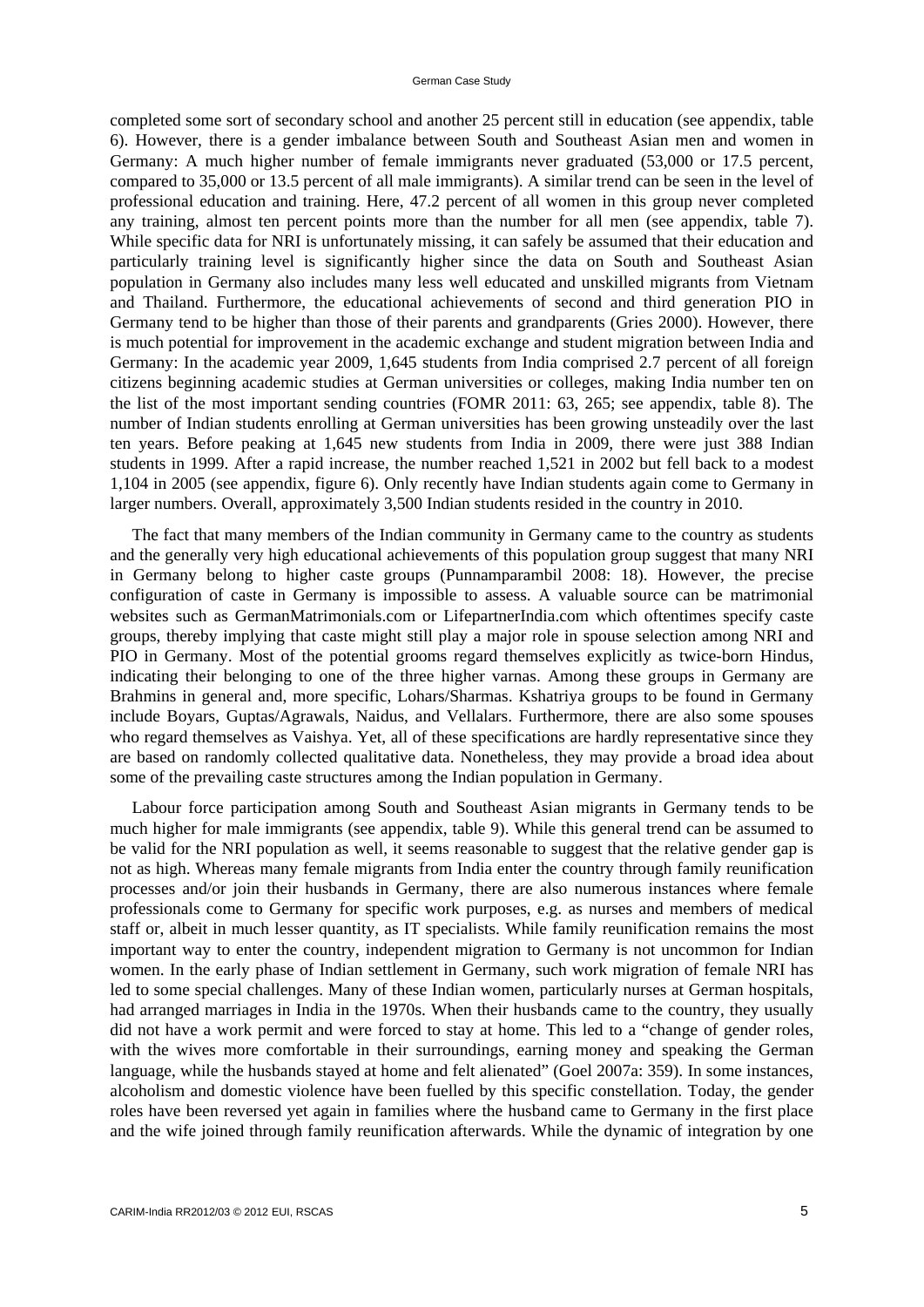#### Pierre Gottschlich

spouse and alienation by the other tends to continue in single earner households, domestic violence also still seems to be a problem in some Indian families in Germany

Indians in Germany divert from the general South and Southeast Asian population in their occupational profile: The percentage of low or semi skilled workers tends to be lower and the proportion of highly skilled or self-employed professionals is significantly higher. NRI in Germany usually work in typical middle class positions, e.g. as clerks, doctors, scientists, or businessmen (Gries 2000). Their average income is among the highest of all migrant groups. For instance, Indian IT experts who came to Germany through the Green Card regulations had to earn at least Euro 51,000 a year to be even eligible for this special immigration type (Kolb 2005: 1). Much of this money finds its way to the country of origin: According to estimates by the World Bank, remittances in the volume of US-Dollar 511,711,400 have been sent from Germany to India in 2010. With this amount, Germany ranks not even near the countries with the highest remittances to India such as the United Arab Emirates, the United States, the United Kingdom, or Saudi Arabia (see appendix, table 10). However, because of the comparatively small size of the Indian population in Germany, the amount of remittance per emigrant is relatively high at US-Dollar 8,144 a year and almost doubles the average yearly sum of US-Dollar 4,841. There are, unfortunately, no reliable statistics on the regional distribution of these remittances from Germany in India. Given the comparatively high percentage of Malayalee immigrants, it seems plausible to conclude that much of the money is destined towards the state of Kerala.

## **4. Legal Framework**

Generally, legal immigration to Germany is dependent on certain preconditions that have to be fulfilled. Particularly the inflow of workers and professionals is strictly regularized and mostly connected to the needs of the country's economy. During the 1960s and 1970s, several guest worker recruitment programs were launched to meet the growing demand for unskilled workers and specific lowly skilled professionals in Germany. Under these provisions, approximately 6,000 Indian nurses came to Germany. In the following years, family reunifications allowed for a further increase of legal immigration from India to Germany. These measures remain an important way to enter Germany today: Out of the 26,638 NRI who were living in Germany on temporary residence permits in 2010, 11,537 or roughly 43.3 percent came to the country through family reunification regulations, with almost two thirds of them being women (see appendix, table 5). The path to legal residency in Germany for highly skilled workers from India became much easier in March 2000: At the international computer fair CEBIT in Hanover, German Chancellor Gerhard Schröder first voiced the idea of a Green Card designed to attract foreign IT specialists. The IT sector in Germany was desperately looking for well-educated and qualified professionals which, at that point, could not be found within the country. Hence, a lobby campaign was started in order to create the necessary political preconditions for finding highly skilled workers abroad (Pethe 2006: 159-160). Eventually, the Green Card initiative by the German government sought to meet the demands of an expanding computer industry by granting "20,000 opportunities to earn Deutsche Marks" to foreign experts and specialists. Although the program, which started on August 1, 2000, was originally limited to five years only, the first reactions were remarkably positive, especially in India. A study found that up to 95 percent of the "target group" of Indian IT professionals had heard of the Green Card, with 80 percent being interested in detailed information. A surprising high number of up to 65 percent, the study found, were actually seriously considering the offer and, at least generally, willing to spend some time in Germany (Fiedler 2000). Consequently, many of the Green Cards issued in the first years of the initiative went to Indian computer experts. India remained the single country with the by far highest share of IT specialists who were granted work opportunities in Germany (see appendix, figure 7). With 4,841 Green Cards, India is well ahead of the countries of the former Soviet Union and all other European nations. Overall, out of the more than 17,000 Green Cards issued until December 31, 2004, more than 5,300 work permissions were granted to Indian professionals. Once again, India had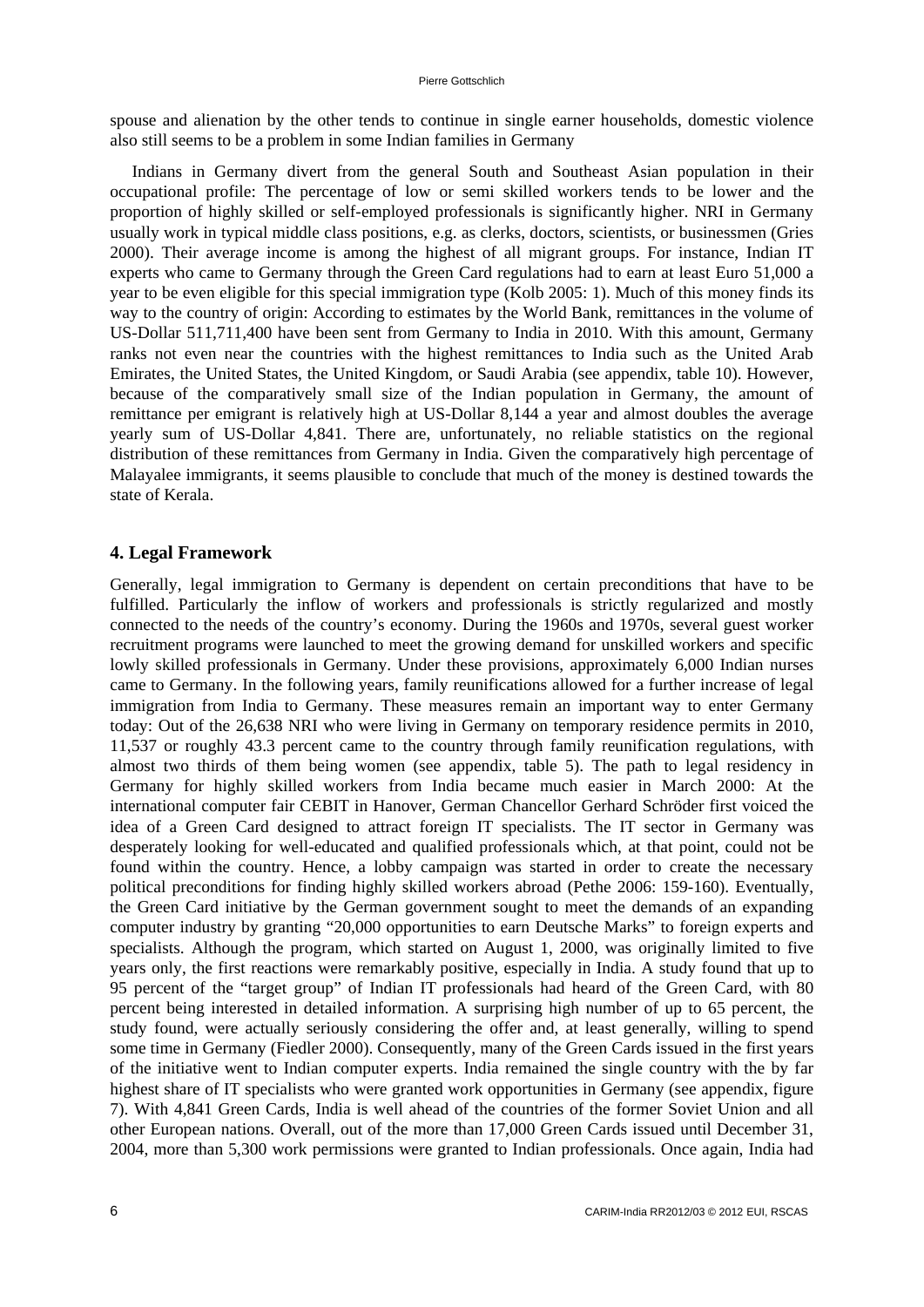shown itself to be a successful international player in the area of services in general and computer and IT expertise in particular (Zingel 2000). However, when a new expanded immigration law substituted the German Green Card on January 1, 2005, some of the Indian specialists had already left Germany for other destinations. These NRI see themselves as "global Indians", who are very mobile and can be successful everywhere in the world (Oberkircher 2006: 167). Great Britain, the United States of America, and Canada seem to be more attractive options for most IT experts, which is particularly true for Indians being fluent in English and, therefore, not having to deal with a language barrier in these countries (Venema 2004: 32). Language problems and difficulties with the German bureaucracy, especially in the area of family reunification, but also in fields like taxation and social security, are some of the most often mentioned hardships Indians face in Germany (Oberkircher 2006: 179). For these and other reasons, it remains highly unlikely that Germany will ever become one of the main destinations for Indian professionals, irrespective of how favourable the legal framework might be (Wagner 2005: 16). The Blue Card scheme recently established by the European Union, which aims at a further simplification of the immigration process and generally more advantageous conditions for highly skilled workers, has not yet been fully implemented in Germany due to compatibility problems with the existing legal framework (Genchev 2010). Not surprisingly, highly skilled workers immigration from India to Germany, although of prime importance for that specific immigrant group, remains overall modest.

For many decades, access to the German citizenship was extremely limited for Indian immigrants and their children. The predominant citizenship and naturalization policy in Germany has been and largely continues to be based on the "Ius sanguinis" ("right of blood"), i.e. one becomes a German citizen only through ancestry. Recently, the alternative policy of "Ius soli" ("right of soil") has been strengthened, i.e. one may acquire citizenship automatically according to the place of birth. The reform of the citizenship legislation in 2000 brought a new "option model" for the children of immigrants who have been born in Germany. These second generation migrants still retain the citizenship of their parents according to the "Ius sanguinis" but are now also given the opportunity to opt for the German citizenship before the age of 23 according to the "Ius soli". This, however, usually requires the renunciation of the former citizenship, which oftentimes puts PIO in the extremely difficult situation of having to choose between the loyalty to the homeland of their parents and the dedication to a country most of them regard as their true home. Once they decide to retain the citizenship of their parents they lose the possibility of becoming a German citizen. A permanent dual citizenship under German law is largely restricted to citizens of other member states of the European Union and of Switzerland and therefore hardly applies to PIO. Additionally, the Indian constitution does also not allow for dual citizenship. The Indian Citizenship Act of 1955 requires Indian emigrants to give up their Indian citizenship once they become naturalized and acquire the citizenship of another country. Recently, the Indian government has attempted to strengthen the connections to its former citizens by creating the Overseas Citizenship of India (OCI) and giving out PIO cards, but those measures fall well short of a true dual citizenship. Apart from the "Ius sanguinis" and "Ius soli" regulations, which mostly are relevant only to the children of immigrants, NRI can file for naturalization after a permanent legal residency of eight years in Germany as long as they have no criminal record and commit to the principles of freedom and democracy according to the German constitution. Applicants also have to demonstrate adequate ability to communicate in German and basic knowledge of the legal system and the society of Germany. Additionally, they have to show that they are able to support themselves and are not dependent on certain public welfare programs due to their own failure. If immigrants successfully complete an "integration course" they have the opportunity to file for naturalization one year earlier after only seven years of permanent legal residency in Germany. Spouses of naturalized immigrants may also apply for German citizenship while not having to fulfil the mandatory permanent residency clause of eight respectively seven years. In any case, naturalization in Germany requires the renunciation of the Indian citizenship, both under German and Indian law. Therefore, the question of dual citizenship remains one of the most pressing issues for NRI and PIO in Germany.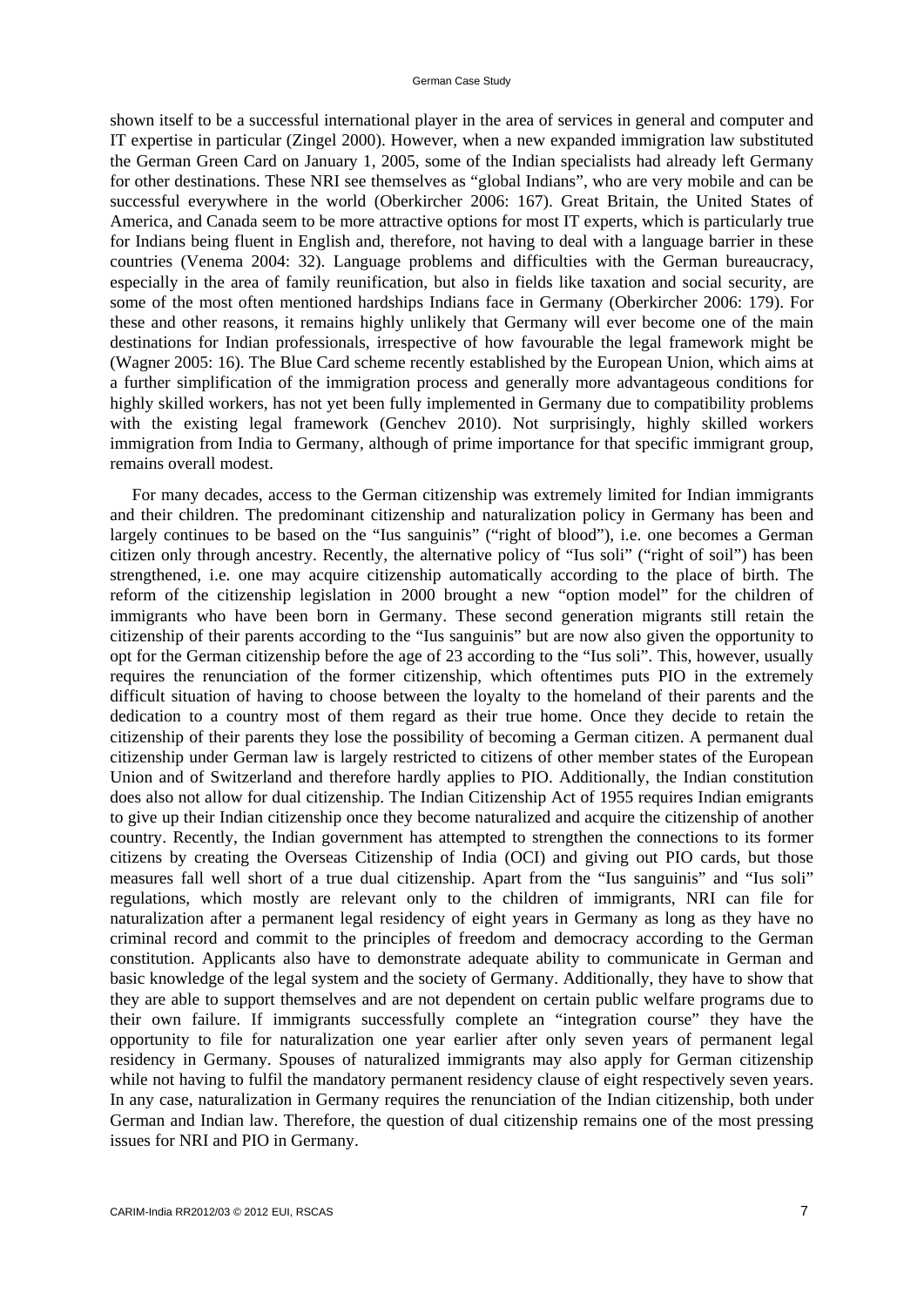#### **5. Media Perception of the Indian Community**

In general, the Indian community in Germany is too small to play a major role in the German media. Therefore, NRI and PIO find themselves only very occasionally in the focus of the news media. Unfortunately, these instances occur for mostly negative reasons, i.e. when Indians become the target of xenophobic sentiments. In 2000, the Conservative Party (CDU) in North Rhine-Westphalia, a state where many Indians live, launched a counter campaign to the Green Card initiative by the then governing Social Democrats (SPD) under the slogan "Kinder statt Inder!" which translates to "Children instead of Indians!" For the first time, the Indian diaspora in Germany was at the centre of a political debate (Pethe 2006: 161; Goel 2005). It was also the first time that Indians were explicitly mentioned in a xenophobic context (Goel 2007a: 360). On August 19, 2007, a group of Indians became the victims of an unprecedented outburst of racist violence. In the small town of Mügeln in Saxony, a mob harassed and beat up a group of eight Sikhs, wounding several of them. Only a large police force was able to protect the Indians who had fled into a pizza restaurant. This terrible incident sparked an outcry of disgust in Germany and even caused diplomatic irritations. Although the xenophobic criminals have been convicted and sentenced, a feeling of vulnerability seems to have prevailed among the Indian diaspora in Germany. Although it was an isolated incident, the eruption of violence also raised the overall awareness of the problem of racism and xenophobia. The media has been covering the issue extensively, thereby also spreading urgently needed knowledge about the Indian community in Germany.

Oftentimes, Indians are subject to false assumptions and stereotypes. Sikhs, for instance, have been frequently mistaken for Muslims, particularly in the wake of the terror attacks of September 11, 2001 (Nijhawan 2006: 99-100). Common clichés about Indians include certain character traits that are somehow inherent in what is often called the "Asian nature": They are perceived as being passive, humble, shy, and generally submissive. Media reflections, particularly in TV shows, tend to reinforce these and other stereotypes. One of the very few recurring fictional Indian characters on German TV has been the figure of "Ranjid" from the popular comedy show "Was guckst du?!" ("What you looking at?!"), which was broadcasted from 2001 until 2005. Ranjid, an immigrant from India, is portrayed in a very stereotypical way. In his home, he is surrounded by pictures of Hindu deities and frequently uses incense sticks. Ranjid is a devout admirer of his cow Benytha, which lives with him in his apartment and frequently accompanies him on his ways around. Furthermore, he is shown as being very superstitious and as an overall rather simple minded, naïve, and shy person. He usually works in lower skilled professions, for instance as a cleaner or as an office worker, and oftentimes misunderstands orders and work assignments, thereby causing trouble. In all, the character of Ranjid rather represents the cliché picture of a worker in India than an accurate depiction of Indian immigrants in Germany. In fact, it has very little connection to the reality of NRI life in Germany (Keding & Struppert 2006: 94-97). On another level, Indian immigrants are seen as surrogates of their home country, too: They can influence the image of India in Germany. Although India has always been regarded as culturally, philosophically, and particularly spiritually superior to Germany, the main perception of the South Asian country in Germany was the extreme poverty in India. Media reporting and coverage almost always focussed on the terrible living conditions of the underprivileged sections of Indian society, including the suppression of women. Only recently has this image of India as a country of poverty shifted, in large part because of Indian immigrants. The arrival of IT specialists and computer exerts from India after the introduction of the German Green Card in 2000 has led to a new perspective emphasizing the technological advances of India (Goel 2007a: 360). Here, however, new stereotypes have been established. It is now not uncommon in the media to regard all immigrants from South Asia as "computer Indians" and "technology wizards". In a certain way, this image of a well educated and highly skilled community that works in good, high-paid jobs compares favourably to other minority groups, especially to Turkish immigrants who in parts of the media are frequently portrayed as not contributing much to the German society and unwilling to integrate. In the end, however, the technologically advanced "computer Indian" remains another mere cliché, albeit a rather positive one.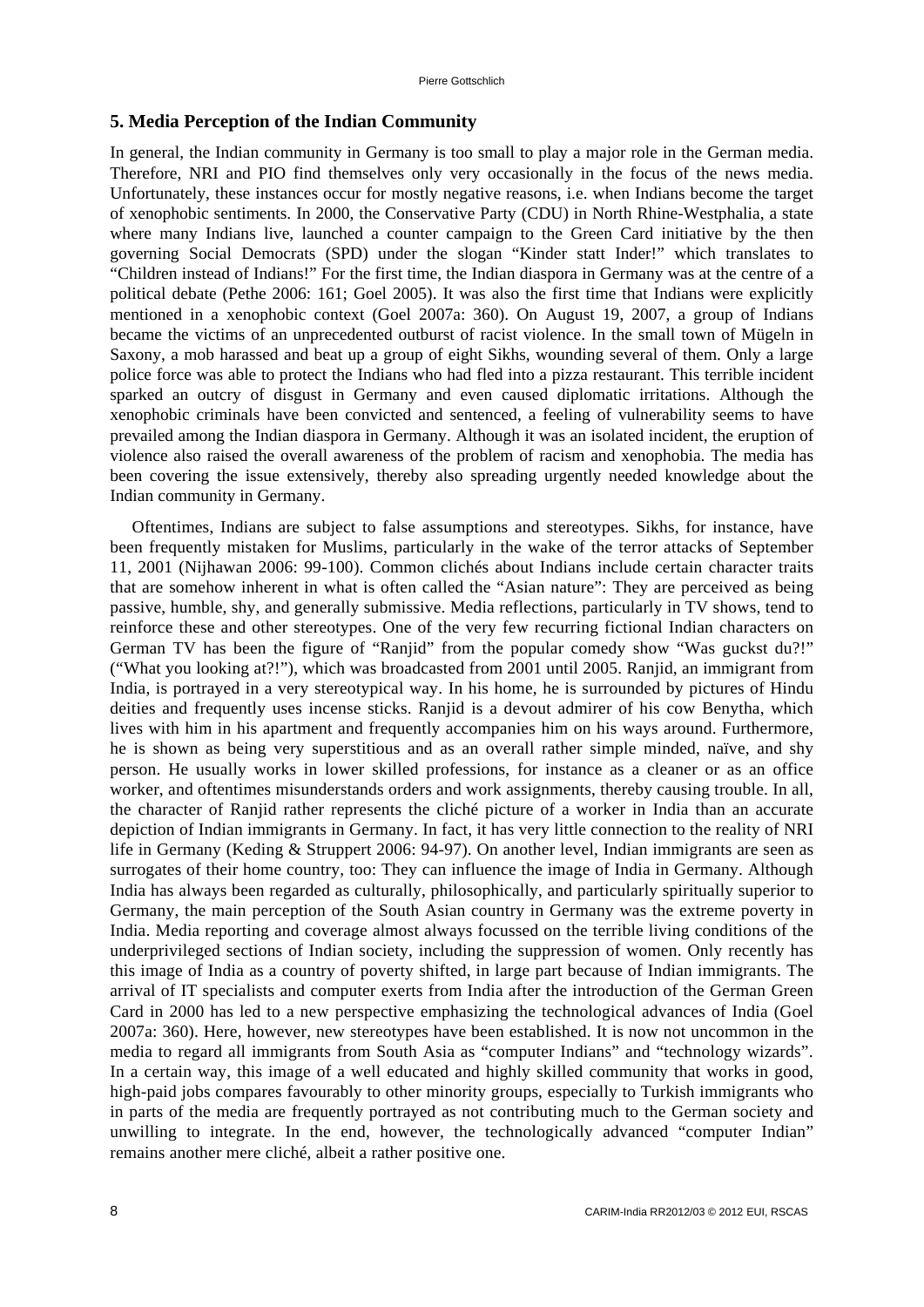## **6. Religious Centres and Cultural Associations**

The preconditions for worship vary greatly among the different religious groups within the Indian diaspora in Germany. Close to 25 million Catholics, a roughly equal number of Protestants, and approximately four million Muslims in Germany already constituted important religious societies before the arrival of Indians. Therefore, Indian Christians and Muslims were able to rely on existing structures. For instance, they could immediately use churches and mosques of already established religious groups for their worship. In contrast, the Hindu and Sikh communities in Germany are almost entirely made up of South Asian immigrants. They had to form their own religious infrastructure, and both Hindus and Sikhs have been very successful in that respect. When the first Hindus arrived in Germany, they basically had to perform all religious ceremonies at home because there simply were no German Hindu temples. When finally the first temples were established, they bore little resemblance to temples in India but were rather functional buildings like the Kurinchikumaran Temple in Gummersbach. In the 1980s and 1990s, however, the community of Sri Lanka Tamils started pushing the construction of Hindu temples in Germany. A prominent example is the Sri Nagapooshini Amman Temple in Frankfurt which was opened in 2000. Such temples are visited not only by Sri Lanka Tamils but also by Hindus from India. They function primarily as religious centres but also offer additional services such as language classes, dance and music courses, or help with the German bureaucracy (Amend & Yetgin 2006: 37).

In 2002, the largest Hindu temple in continental Europe was opened in Hamm (North Rhine-Westphalia). This project had long been opposed by large parts of the local population and by municipal authorities. A local politician remembers: "In the beginning, the Hindu community was very much rejected" (Sieg 2008). Eventually, however, the scepticism disappeared and the temple project was granted. This may also be attributed to the fact that the Hindu population in Germany is very small and, hence, forms no real threat to the perceived religious and cultural German identity, which has been labelled German "Leitkultur" ("orienting culture"; Heckmann 2003: 73). The Sri Kamadchi Ampal Temple was constructed in South Indian style and has developed into a central place for worship for Hindus in Germany and Europe (Baumann 2006). On Hindu festival dates, up to 30,000 people gather for religious rituals and processions. They come to Hamm from places as far away as Northern Norway (Rühle 2009: 12). In November 2007, construction work began for an even larger temple in Berlin. The Sri Ganesha Hindu Temple is going to be the main religious building for the approximately 6,000 Hindus living in Berlin, but could also develop into a focal point of the larger Hindu community of Central and Eastern Europe. The foundation stone laying ceremony for the construction of the Rajagopuram of the Berlin temple took place in September 2010. Just like the Hindus, the Sikh community in Germany, which according to the Religious Studies Media and Information Service (REMID) numbered roughly 5,000 persons in 2005, has also been able to set up their own places for religious ceremonies. Initially, there were only very few Sikhs in Germany. The community grew significantly in the 1980s when many Punjabi Sikhs sought political asylum in Germany. During that time, Frankfurt became one of the major areas of Sikh settlement where the first Sikh gurdwaras were established (Goel 2007a: 359). Today, there are more than a dozen gurdwaras all over Germany. One of the most important is the Gurdwara Shri Guru Singh Sabha in Berlin, which was opened in 2002.

An important instrument to overcome difficulties in the host society is the formation of organisations and associations. These structures and networks can provide a valuable source of information and are an oftentimes essential self-help system. Through such networks Indians in Germany can find for instance support when dealing with the German bureaucracy (Oberkircher 2006: 179-180). In 1953, the German-Indian Society was founded as one of the very first central organisations of the Indian diaspora in Germany. Today, it has 33 chapters and more than 3,500 members and is still one of the most influential groups. Its newsletter, which is published four times a year, is an important source of information regarding the Indo-German community. In 1956, the Indo-German Chamber of Commerce (IGCC) was established. Since then, its focus has been the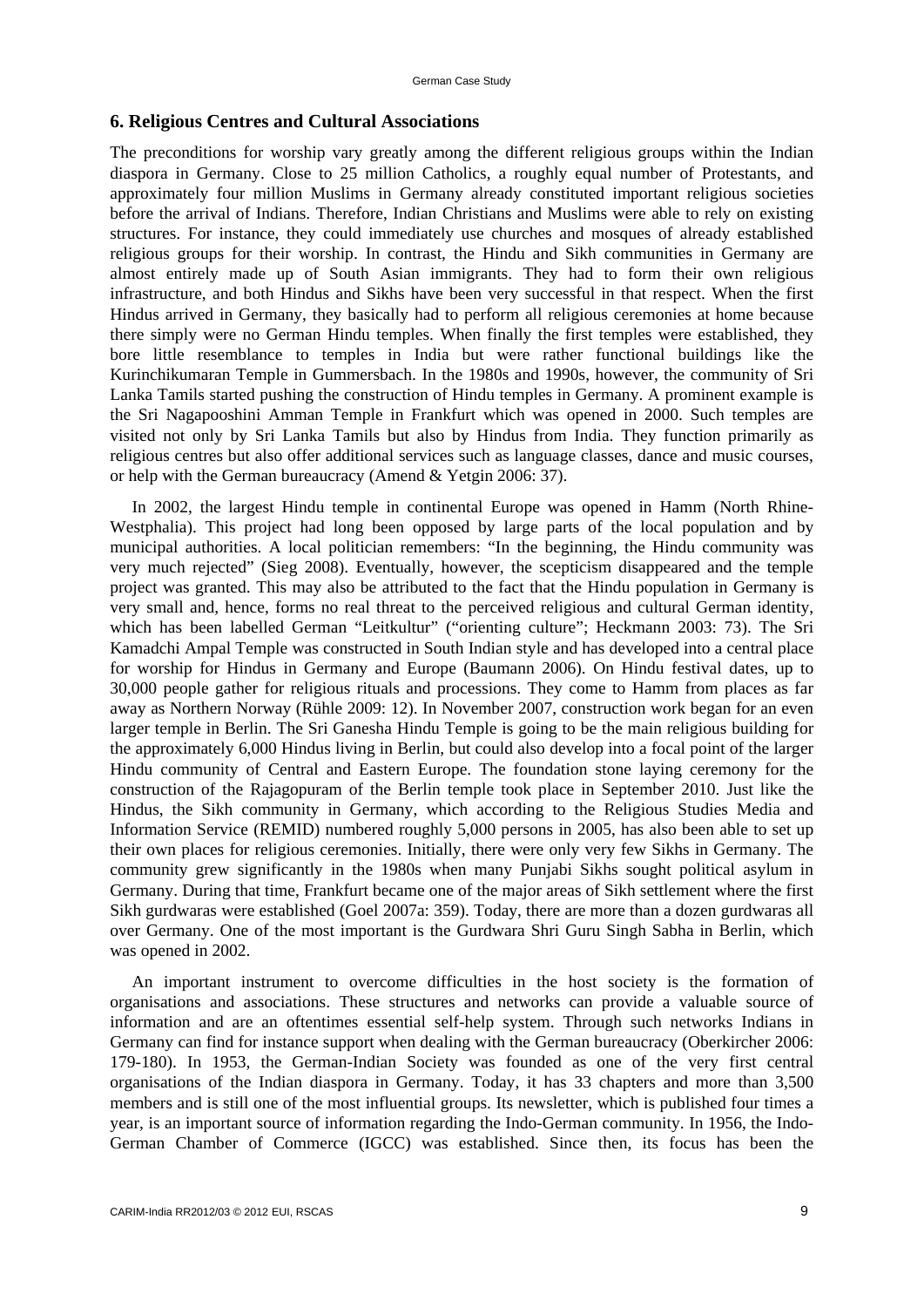development of good business relations between India and Germany. Thus, the IGCC is of prime importance for the Indian business community in Germany, providing information and assistance. When in the 1960s and 1970s with the arrival of the nurses from Kerala for the first time collective migrants replaced the mostly individual student migrants of the 1950s, Indians in Germany started to form more and more clubs, societies, and associations. Not surprisingly, many Malayalee organisations were founded during that time. Consequently, an umbrella organisation was established, the Union of German Malayalee Associations (Goel 2002b). Additionally, migrants from Kerala in cooperation with the Catholic Church of Germany started publishing the journal "Meine Welt" ("My World") in 1984. This magazine is explicitly devoted to the Indo-German dialogue and also works as an important discussion forum for the Indian diaspora in Germany.

Second generation Indians in Germany have formed their own "ethnic networks". In recent years, they have increasingly utilized the internet as their main medium. The probably most important development has been the launching of the homepage www.theinder.net by three young Indo-German students in 2000. The title of this virtual platform is an ironic pun: It mixes the German word for Indian ("Inder") with the internet, playing with the widely held stereotype that all Indians are IT experts. The homepage is trilingual, being available in German, English, and Hindi. However, it is important to note that German is by far the most often used language, clearly marking theinder.net as a tool for PIO whose first language is no longer an Indian language or English but German (Goel 2006: 1154-1157). As a discussion forum and virtual meeting point, the homepage offers not only information, for instance about India, and a widely used event calendar but also interactive elements where users can post messages or contact each other. Hence, theinder.net creates a "feeling of community" among second generation Indians in Germany and also sometimes serves as "a virtual refuge from everyday life" (Goel 2005).

#### **7. Socio-Cultural Integration of the Indian Population**

The most obvious and also the oftentimes most difficult to solve problem regarding socio-cultural integration is the inability to communicate in German. Only language skills allow complete access to social life in Germany. As one interviewee put it, language problems form a "social barrier" that is hard to overcome. An Indian IT expert stated that because of his deficiencies in German, "I often miss the jokes and gossipy talks in my team", which may seem to be of lesser importance but describes accurately how a lack of language skills may lead to social isolation (Oberkircher 2006: 177). This problem is shared by virtually every immigrant community in Germany. Comparative studies show that even immigrant groups from within the European Union (e.g. France, the United Kingdom, Italy, and Spain) face similar hardships as migrants coming from India. For instance, more than 80 percent of Italians coming to Germany speak no German at all at the time of migration (Rother 2006: 48). Both Italian and Indian immigrants generally manage a substantial language adaptation over time. NRI compare very favourably to some other ethnic groups, particularly to Turkish immigrants. While the small size of the Indian diaspora in Germany does hardly allow for ethnic separation, the almost three million Turks and people of Turkish origin in Germany are able to form ethnic homogenous neighbourhoods, for example in Berlin. In such a "parallel society", there is not necessarily an urgency to learn German comparable to the pressures that linguistically oftentimes isolated Indians face. Additionally, some Turkish women are not allowed to learn German in order to strengthen paternalistic structures of dependence (Finkelstein 2006: 98-102). Here, linguistic and social isolation reinforce each other. Such mechanisms do not play an important role in the Indian diaspora, thereby granting and strengthening the opportunity for all family members to learn the language of the host country. For some Indian immigrants, namely computer experts and other highly qualified professionals who come to Germany for only a limited period of time, the situation is different. As volatile members of an Indian diaspora in Germany they oftentimes do not feel the need to learn the language of their temporary home, particularly if the basic language at work is English (Meijering & van Hoven 2003: 178; Pethe 2006: 310-311). However, most Indians in Germany try hard to learn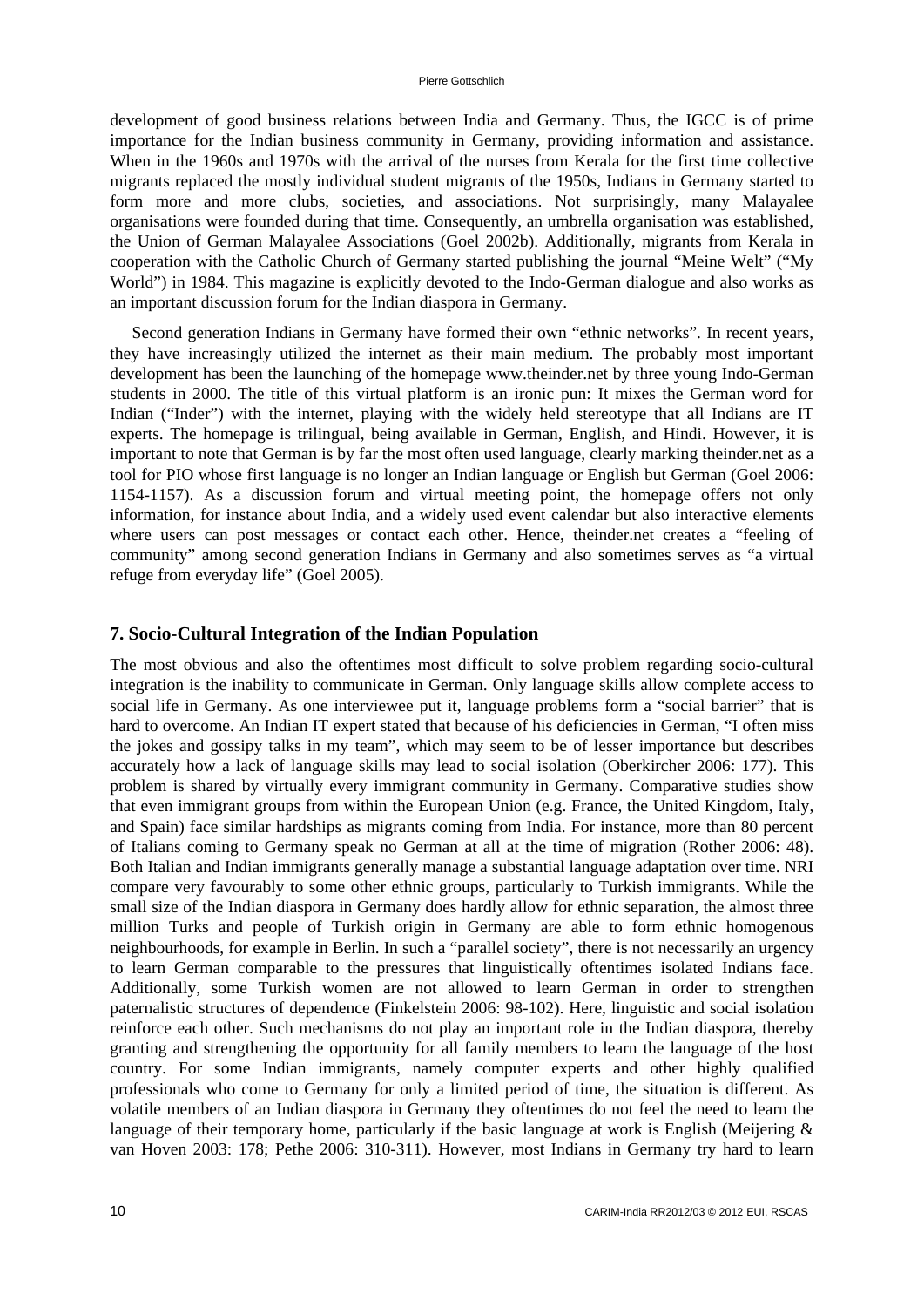German, particularly if they plan on staying in this country for a longer period of time. An Indian scientist explains: "German, although difficult, is absolutely necessary for integration." Cultural habits become easier to understand, and being able to speak German opens the door to social partaking, thereby fostering integration. Furthermore, proficiency in German can alleviate most other problems, especially regarding bureaucratic processes.

Indian immigrants and their children have made noticeable societal and cultural contributions in Germany. They have become particularly visible in the fields of academics. Rahul Peter Das and Subrata Kumar Mitra, for example, are renowned scholars and highly regarded in the scientific community and beyond. Rahul Peter Das, who was born in Germany in 1954 but raised in Kolkata, teaches South Asian studies at the Martin-Luther-University in Halle. Subrata Kumar Mitra is the head of the Department of Political Science at the famous South Asia Institute of the University of Heidelberg. Some PIO have also become well-known figures in popular culture in Germany. Ranga Yogeshwar, for instance, is a famous science journalist and TV host. The son of an Indian engineer, he studied physics in Aachen before turning to the world of the media. Yogeshwar has won many awards for his journalist work and has also been honoured for his TV shows that deal with natural science and are highly popular in Germany. Another well-liked PIO is the singer Xavier Naidoo, who is one of the biggest pop stars in Germany. Born in Mannheim in 1971 to parents of Indian and South African descent, Naidoo has produced dozens of hit singles and several number one records. He is particularly known for his work against racism and xenophobia. A third example is the popular football manager Robin Dutt, whose father came to Germany from Kolkata. Dutt has been the coach of the first division side SC Freiburg between 2007 and 2011. Prior to the 2011-12 season, he joined Bayer Leverkusen, one of the top clubs in Germany. Robin Dutt is well-known for the spirited and very attractive style of play his teams regularly show.

Perhaps one of the greatest accomplishments for Indian immigrants has been their political impact: In his well-known book on the development of India into a world power, the German professor Harald Müller incorporates a little chapter on a future vision that draws a picture of how the world will look like for India in 2036. Here, he also deals with Indo-German relations and speculates about the future role of NRI and PIO in German politics. In a stunning point, Müller describes the imagined career of an immigrant from India he calls "Dr. Menon". A student of informatics, she came to Germany in 2002 on a Green Card. Dr. Menon had much professional success, found her way into the realm of politics, and finally became the first German government official and cabinet member of Indian descent, heading the Ministry of Defence in 2036 (Müller 2006: 329). Of course, Müllers fantastic account might be a little far-fetched from today's point of view. However, it is not as unlikely as it may seem at first glance, as three examples of PIO having been elected to the German parliament impressively show. In 1998, Sebastian Edathy won his district for the Social Democratic Party (SPD) and was elected to the Bundestag. Born in Hanover in 1969, he became the first PIO representative in the German parliament. His father came to Germany from Kerala. Edathy has been re-elected three times (in 2002, 2005, and 2009). Since 2003, he is the chairman of the German-Indian parliamentary organisation. Not surprisingly, Sebastian Edathy is particularly devoted to good relations between Germany and India. Here, he focuses not only on economic affairs and cooperation in the health or energy sector but also works on student exchange programs. Furthermore, Edathy is very active in fighting discrimination and xenophobia in Germany. He strongly condemned the racist attack on eight Indians in Mügeln in 2007 and helped supporting the victims. A second Indian-German representative joined Edathy in 2002, when Josef Winkler from the Green Party was elected. Winkler is the son of one of the Catholic nurses from Kerala who came to Germany in the 1970s. He was born in Koblenz in 1974. Together with Sebastian Edathy, Josef Winkler is active in the German-Indian parliamentary organisation, working for good relations between the German parliament and the Indian Lok Sabha and, more generally, between Germany and India. Winkler has also been particularly committed to the policy areas of migration and human rights, trying to create a more open and multicultural society in Germany. In 2009, a third PIO became a member of parliament when Raju Sharma was elected for the Left Party. Sharma was born in Hamburg in 1964. His father was an Indian engineer who came to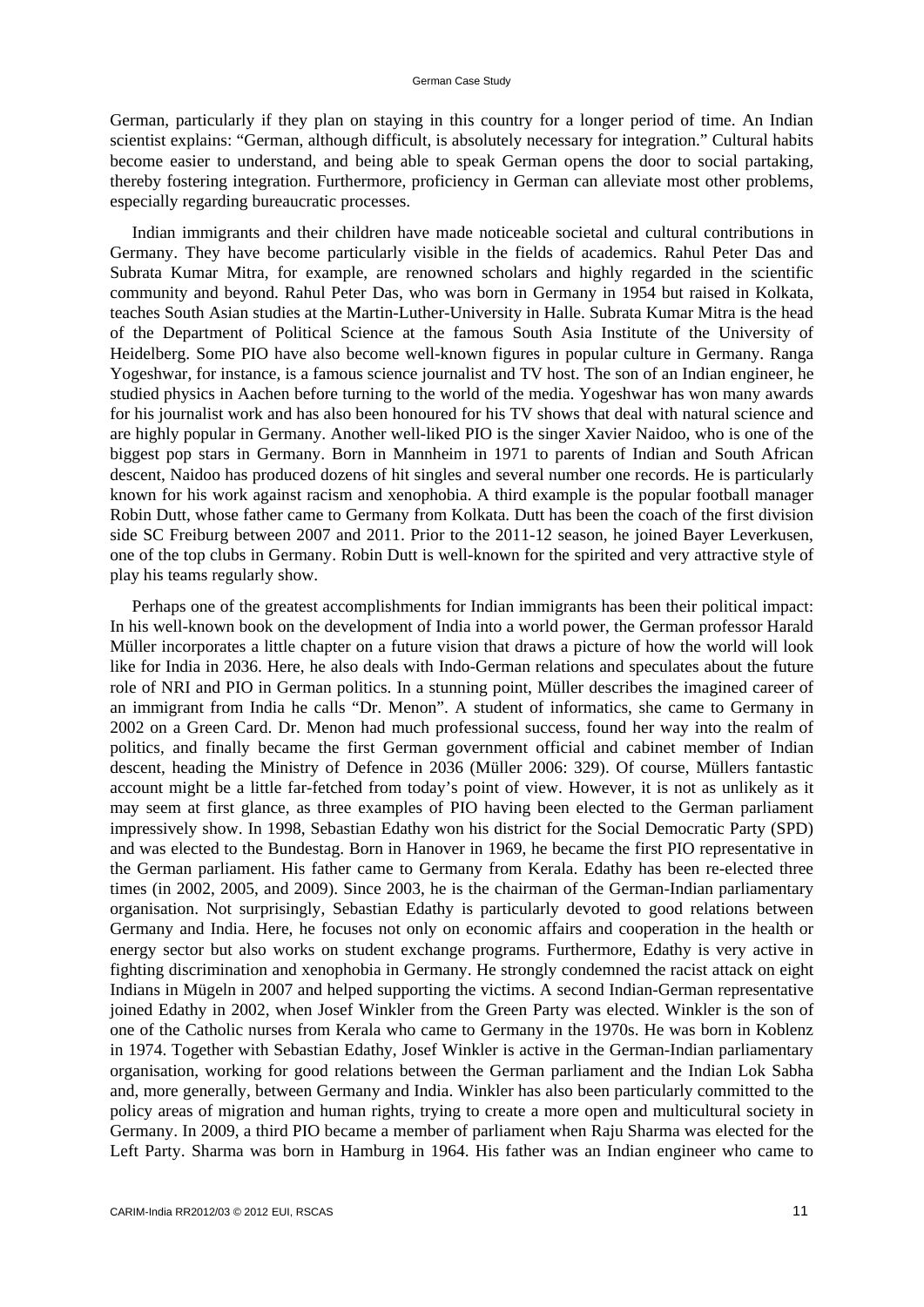Germany in order to work at the Hamburg shipyard. During his law studies, Raju Sharma spent some time in Mumbai. He is very aware of his family origin and describes himself as a believer in Hinduism. In an interview, Sharma acknowledged that his mind is German while his heart is Indian: "I very much think German, but I strongly feel Indian." Politically, he was a long-time member of the Social Democrats before joining the Left Party in 2005. After his election to the Bundestag in 2009, Sharma became the speaker for religious policies of the Left Party parliamentary group. He is also the federal party treasurer. Just like Edathy and Winkler, Raju Sharma frequently speaks out against racism and discrimination. These examples are just a case in point of how important the relative small NRI and PIO community in Germany has become. This is particularly striking if compared to much larger groups such as the Turkish community. Many significant ethnic groups have not even had one representative elected on a federal level. With three members of parliament, NRI and PIO are by far overrepresented. This shows not only their own commitment and their will to integrate into German society but also the trust and confidence Germans do put in them.

#### **8. Conclusion and Policy Recommendations**

The Indian population in Germany is a fully established and, despite its rather small size, highly influential ethnic group. From early 20th century freedom fighters and students to engineers and nurses to businessmen and IT-specialists Indians have played important roles in German history and society. They have become more and more visible through the founding of numerous associations, clubs, and societies, through cultural commitment, and also through the establishment of prominent places for worship such as the Sri Kamadchi Ampal Temple that have become landmarks for the Indian community not only in Germany but in Europe. Yet, the life in Germany can also bring many difficulties and problems for Indians. The different language, the different culture, even the different weather and climate may sometimes form demanding challenges. Additionally, over-bureaucratic structures, discrimination, and subtle racism can become serious threats to a good and fulfilling life in Germany. So far, however, most Indians in Germany have adapted very well to the conditions in this country. On a continuum between total "acculturation" and the non-integrative "formation of ethnic minorities" (Heckmann 2003: 73) they are placed somewhere in the middle, neither fully adapting every aspect of a German "Leitkultur" ("orienting culture") nor forming an insular "parallel society". NRI and PIO are not only successful for themselves but through their rich culture, their effort, and their commitment contribute much to the German society. Furthermore, they transport a positive image of India and can, thereby, be an influential and important piece of good Indo-German relations. Thus, the Indian diaspora in Germany is very valuable to both countries, Germany and India.

However, some problems remain, giving room for policy recommendations. Among the most pressing issues are the recognition of Indian educational degrees and diplomas in Germany and the question of dual citizenship. While the first subject has to be taken on mainly by the German bureaucracy, a solution to the latter demand can only be found in cooperation between the two countries involved. There have been many steps into the direction of dual citizenship already (e.g. the OCI and the PIO card), but particularly the question of political participation in both the home country and the place of residence has not yet been fully answered. Given the good relations between India and Germany, a solution should be found within the next couple of years. More generally, all forms of academic exchange, especially on a student level, can further deepen the Indo-German relationship. Here, more initiatives and funding from the respective governments could help building an even stronger bridge between the countries.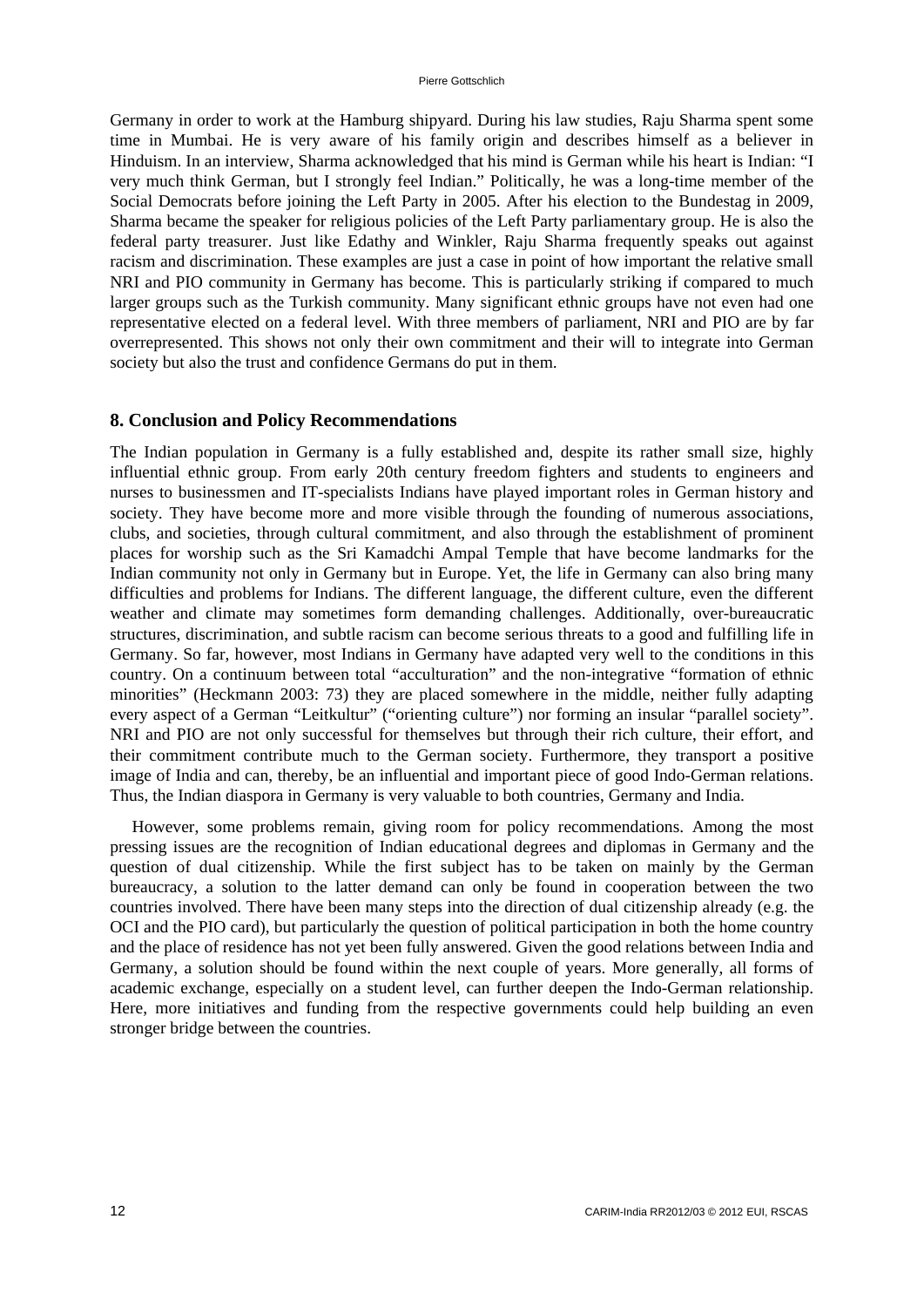# **Appendix**

## **A1. Figures**



**Figure 1. Non-Resident Indians in Germany (2002-2010)** 

Source: Federal Statistical Office of Germany.





Source: Federal Statistical Office of Germany; FOMR 2011: 249, 251.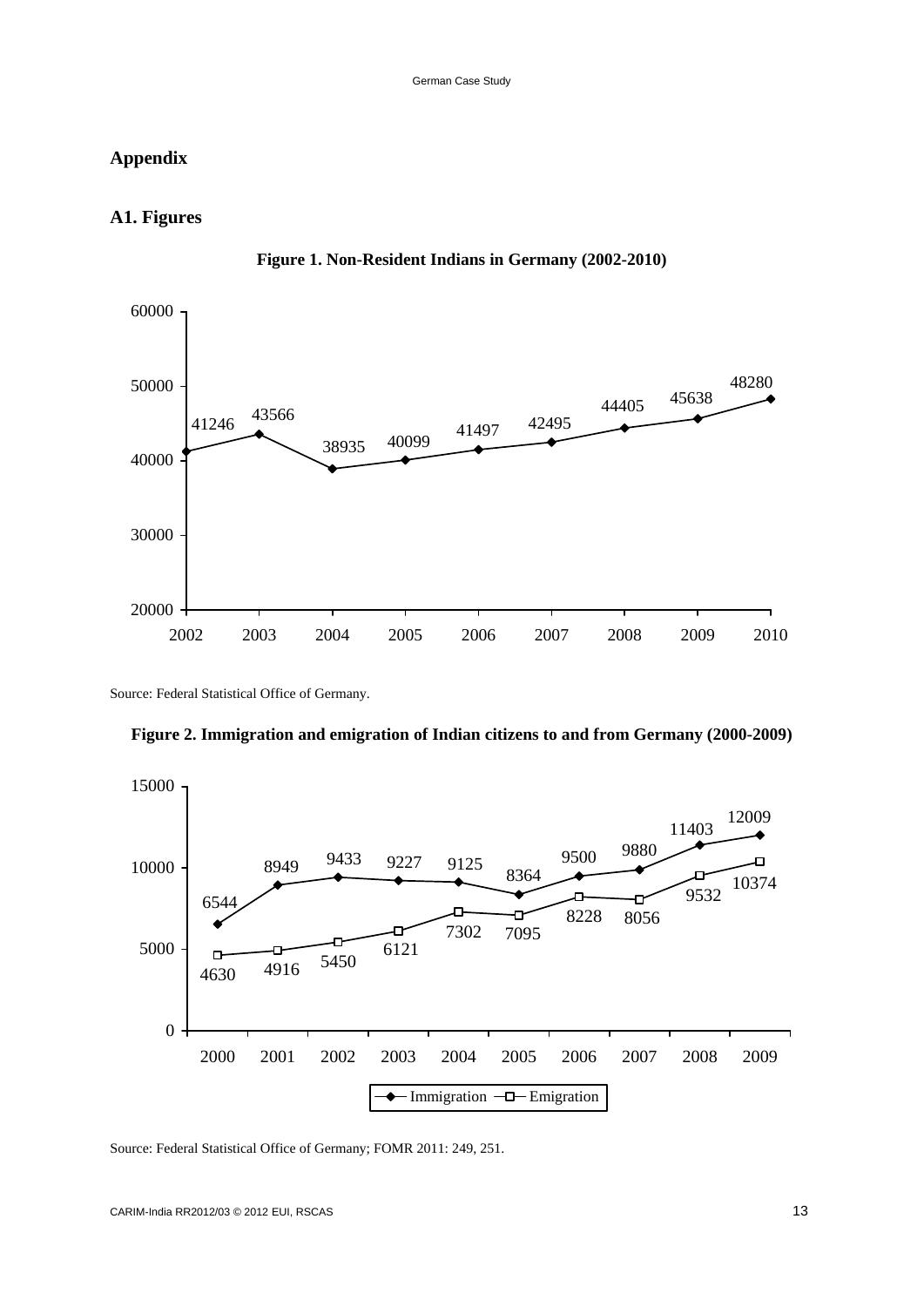

**Figure 3. Naturalizations of NRI in Germany (2002-2010)** 

Source: Federal Statistical Office of Germany.





Source: Federal Statistical Office of Germany.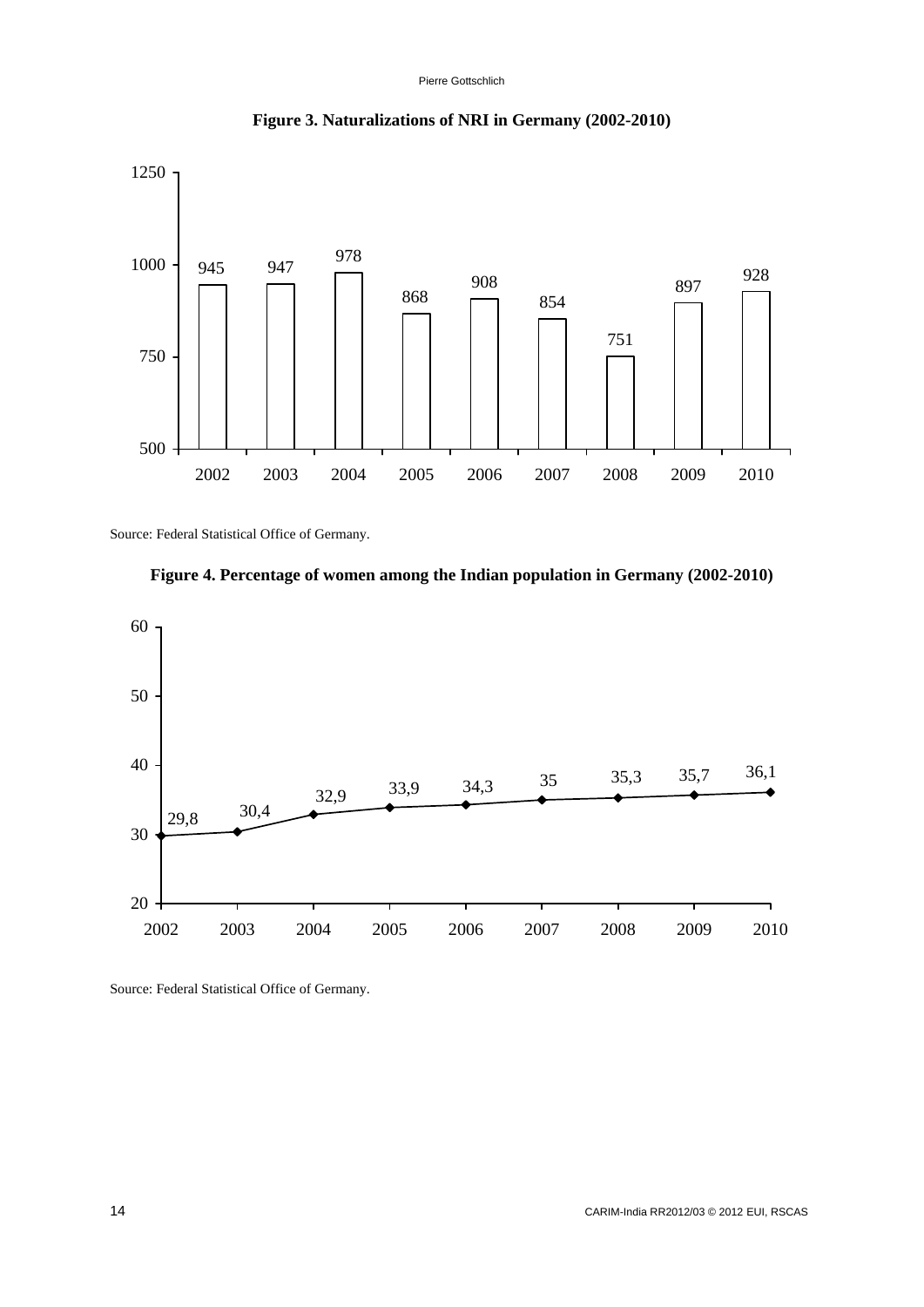

**Figure 5. Indian population in percent of total population by states (2010)** 

HAM = Hamburg; HES = Hesse; BRM = Bremen; BER = Berlin; BW = Baden-Württemberg; BAV = Bavaria; NRW = North Rhine-Westphalia; GER = Germany total;  $SL =$  Saarland;  $SX =$  Saxony; RLP = Rhineland-Palatinate; MWP = Mecklenburg-West Pomerania; SXA = Saxony-Anhalt; LSX = Lower Saxony; SH = Schleswig-Holstein; THU = Thuringia. Source: Federal Statistical Office of Germany; own calculations.



**Figure 6. New enrolment of Indian students in Germany (1999-2009)** 

Source: FOMR 2011: 265.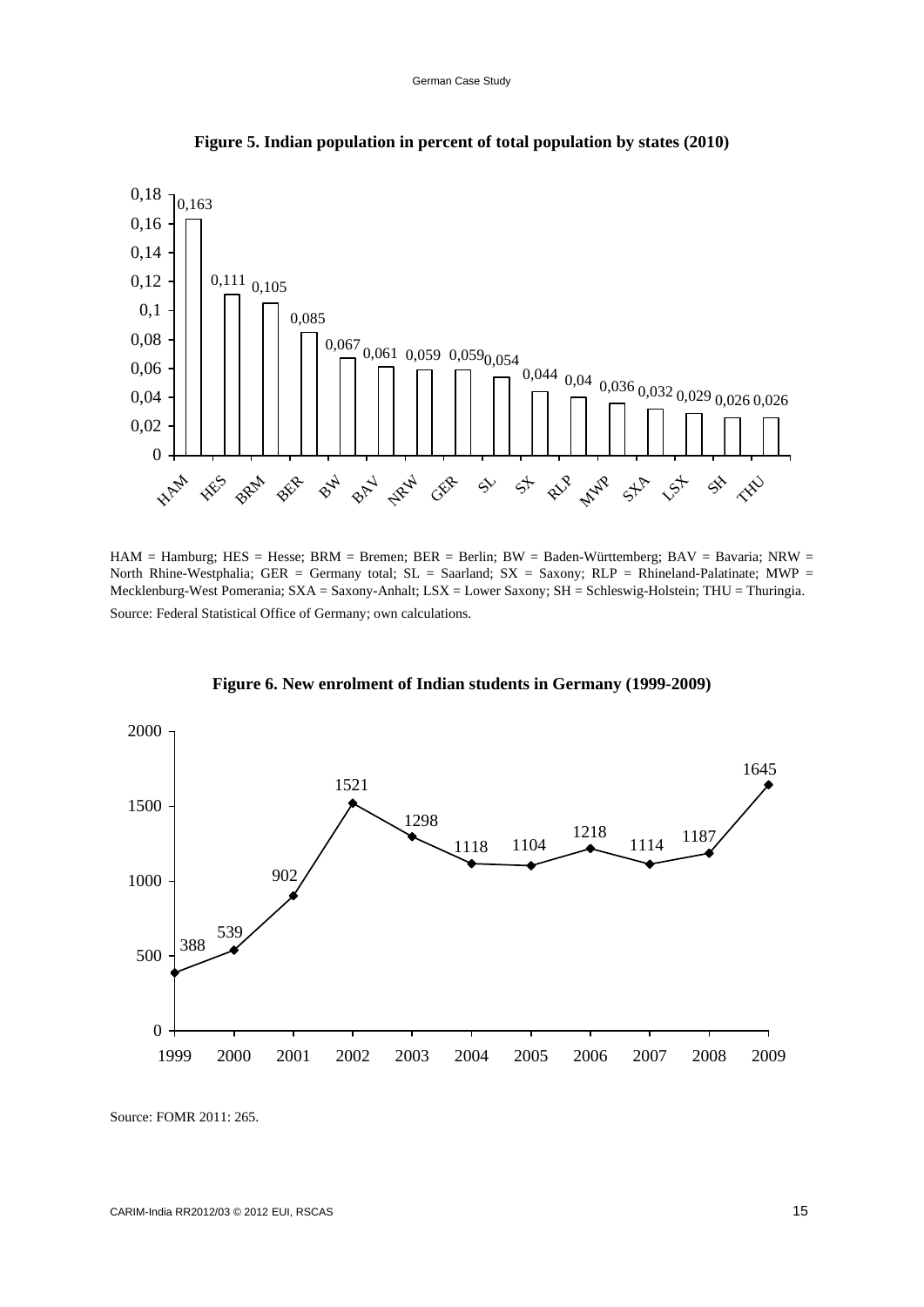

**Figure 7. German Green Cards issued, selected countries (08/2000-04/2004)** 

Source: Venema 2004: 7. Former Yugoslavia includes Serbia-Montenegro, Croatia, Bosnia-Herzegovina, Slovenia, and Macedonia. Former Soviet Union includes Russia, Belarus, Ukraine, and the Baltic States.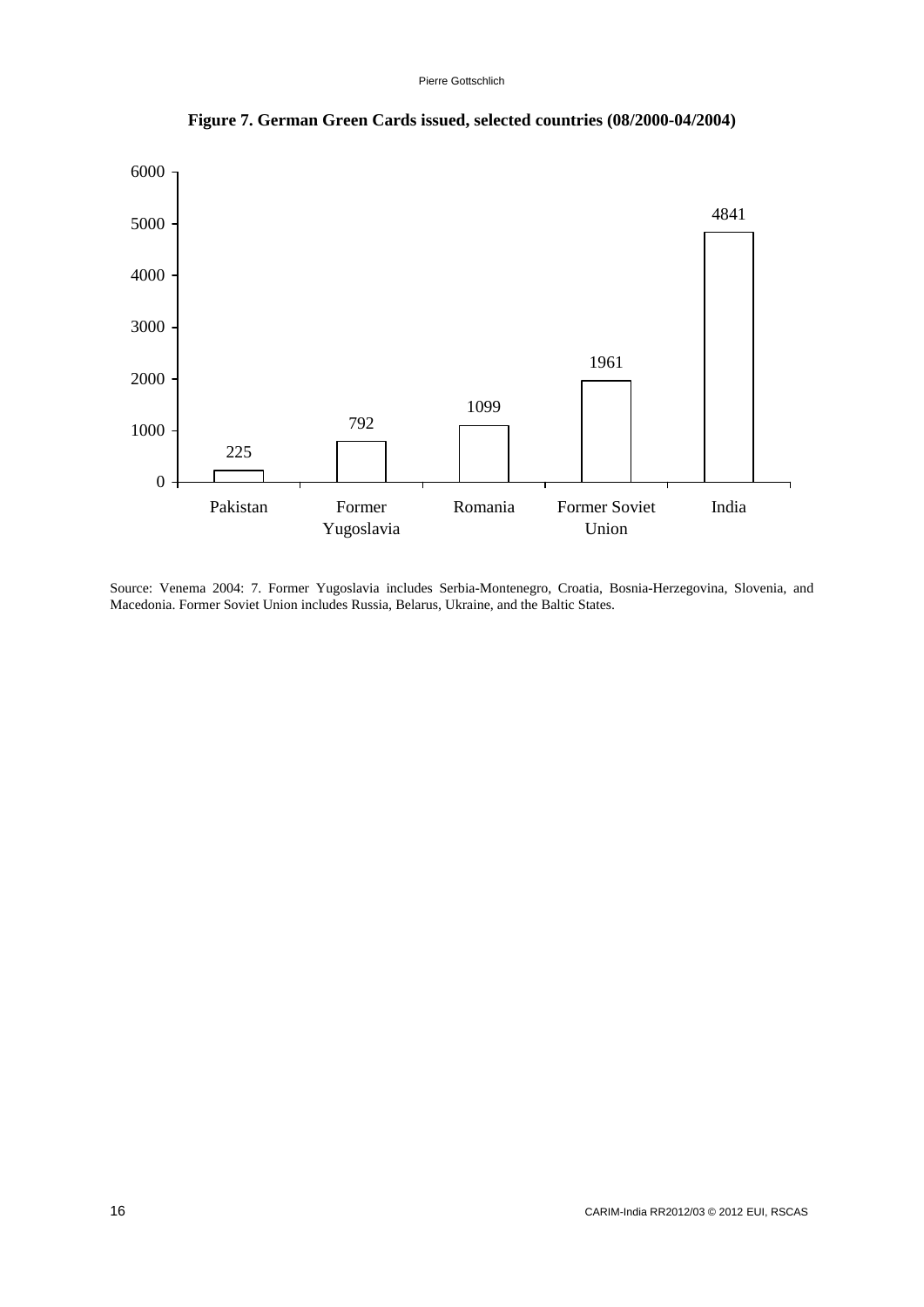# **A2. Tables**

|                   | Indian population |            |        |            |        |            |                    |           |
|-------------------|-------------------|------------|--------|------------|--------|------------|--------------------|-----------|
| Age               |                   | all        |        | male       | female |            | General population |           |
|                   | total             | percent    | total  | percent    | total  | percent    | total              | percent   |
| under 5           | 2,145             | 4.44       | 1,127  | 3.65       | 1,018  | 5.84       | 4,117,300          | 5.05      |
| $5 - 15$          | 2,169             | 4.49       | 1,150  | 3.73       | 1,019  | 5.84       | 6,905,300          | 8.44      |
| $15 - 25$         | 5,227             | 10.83      | 3,648  | 11.83      | 1,579  | 9.05       | 9,251,500          | 11.31     |
| $25 - 45$         | 31,120            | 64.46      | 20,126 | 65.26      | 10,994 | 63.04      | 21,818,300         | 26.67     |
| $45 - 65$         | 6,582             | 13.63      | 4,133  | 13.40      | 2,449  | 14.04      | 22,808,000         | 27.88     |
| over 65           | 1,037             | 2.15       | 655    | 2.12       | 382    | 2.19       | 16,901,700         | 20.66     |
| total             | 48,280            | 100.00     | 30,839 | *99.99     | 17,441 | 10.000     | 81,802,100         | $*100.01$ |
| $\varnothing$ age |                   | 32.9 years |        | 33.2 years |        | 32.4 years | 43.8 years         |           |

## **Table 1. Age profile of Indian population in Germany (2010)**

Sources: Federal Statistical Office of Germany; CIA World Fact Book; own calculations. Data for general population is from 2009.

\* Percentages may not add up to 100.00 percent due to rounding.

## **Table 2. Marital status of Indian population in Germany (2010)**

|                |        | Indian population | General population |           |  |
|----------------|--------|-------------------|--------------------|-----------|--|
| Marital status | total  | percent           | total              | percent   |  |
| Single         | 21,002 | 43.50             | 34,256,800         | 41.88     |  |
| Married        | 20,446 | 42.35             | 35,279,100         | 43.13     |  |
| Widowed        | 232    | 0.48              |                    |           |  |
| Divorced       | 1,650  | 3.42              | 12,266,300         | 15.00     |  |
| Unknown        | 4,950  | 10.25             |                    |           |  |
| total          | 48,280 | 100.00            | 81,802,200         | $*100.01$ |  |

Source: Federal Statistical Office of Germany; own calculations. Data for general population is from 2009.

\* Percentages may not add up to 100.00 percent due to rounding.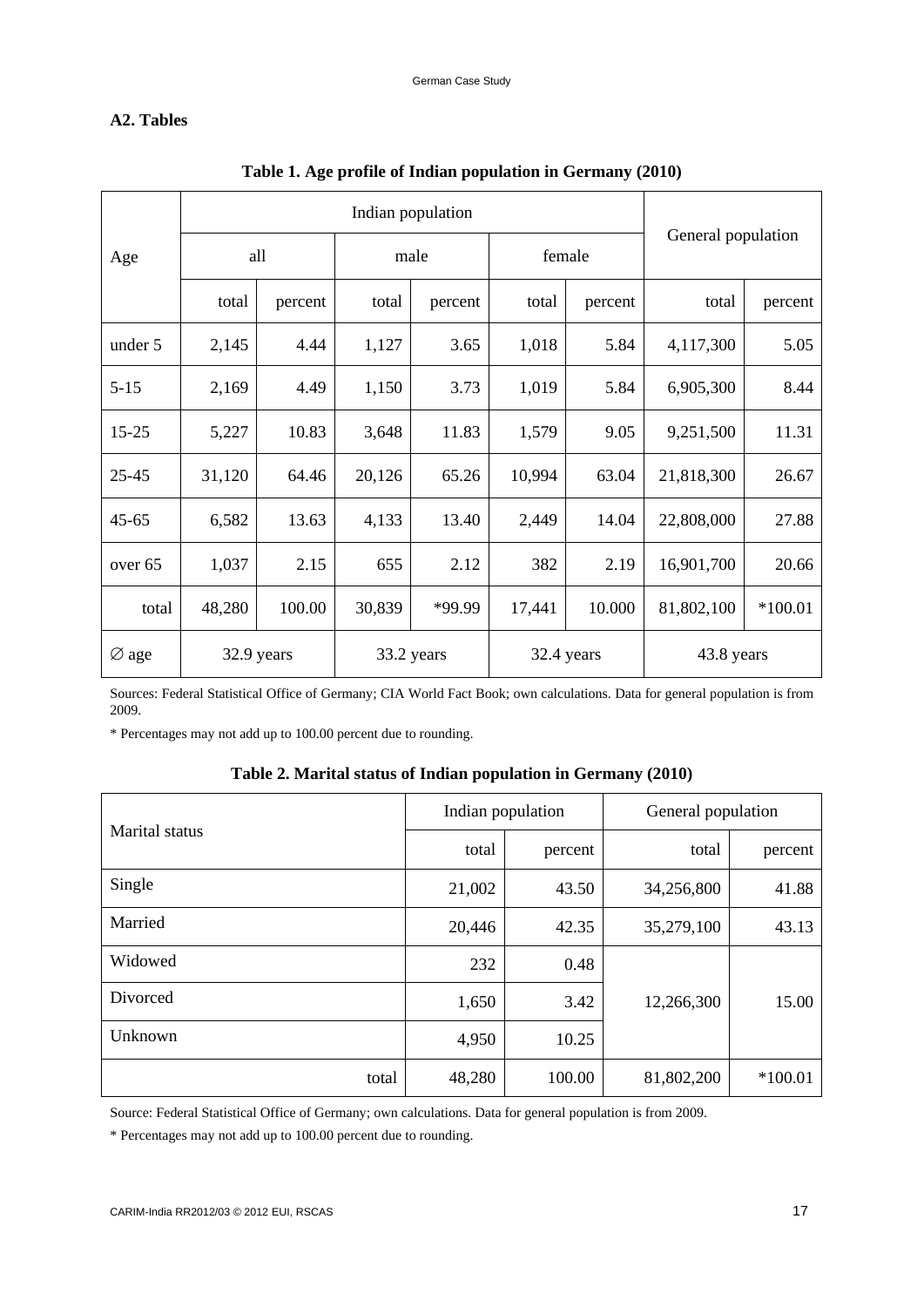| <b>State</b>               | Indian population |           |            | General population |  |  |
|----------------------------|-------------------|-----------|------------|--------------------|--|--|
|                            | total             | percent   | total      | percent            |  |  |
| North Rhine-Westphalia     | 10,590            | 21.93     | 17,849,025 | 21.83              |  |  |
| Bavaria                    | 7,633             | 15.81     | 12,531,925 | 15.33              |  |  |
| Baden-Württemberg          | 7,241             | 15.00     | 10,754,865 | 13.15              |  |  |
| Hesse                      | 6,714             | 13.91     | 6,067,609  | 7.42               |  |  |
| Berlin                     | 2,946             | 6.10      | 3,450,889  | 4.22               |  |  |
| Hamburg                    | 2,902             | 6.01      | 1,783,975  | 2.18               |  |  |
| Lower Saxony               | 2,323             | 4.81      | 7,923,536  | 9.69               |  |  |
| Saxony                     | 1,821             | 3.77      | 4,151,011  | 5.08               |  |  |
| Rhineland-Palatinate       | 1,586             | 3.29      | 4,006,296  | 4.90               |  |  |
| Saxony-Anhalt              | 760               | 1.57      | 2,339,439  | 2.86               |  |  |
| Schleswig-Holstein         | 732               | 1.52      | 2,833,747  | 3.47               |  |  |
| <b>Bremen</b>              | 693               | 1.44      | 659,927    | 0.81               |  |  |
| <b>Brandenburg</b>         | 617               | 1.28      | 2,506,160  | 3.07               |  |  |
| Mecklenburg-West Pomerania | 597               | 1.24      | 1,643,566  | 2.01               |  |  |
| Thuringia                  | 574               | 1.19      | 2,237,434  | 2.74               |  |  |
| Saarland                   | 551               | 1.14      | 1,018,926  | 1.25               |  |  |
| Germany total              | 48,280            | $*100.01$ | 81,758,330 | $*100.01$          |  |  |

**Table 3. Spatial distribution of Indian population within Germany by states (2010)** 

Source: Federal Statistical Office of Germany; own calculations.

\* Percentages may not add up to 100.00 percent due to rounding.

# **Table 4. Percentage of Indian population in relation to general population by states (2010)**

| <b>State</b>               | Indian population in percent |
|----------------------------|------------------------------|
| Hamburg                    | 0.163                        |
| Hesse                      | 0.111                        |
| <b>Bremen</b>              | 0.105                        |
| Berlin                     | 0.085                        |
| Baden-Württemberg          | 0.067                        |
| Bavaria                    | 0.061                        |
| North Rhine-Westphalia     | 0.059                        |
| Saarland                   | 0.054                        |
| Saxony                     | 0.044                        |
| Rhineland-Palatinate       | 0.040                        |
| Mecklenburg-West Pomerania | 0.036                        |
| Saxony-Anhalt              | 0.032                        |
| Lower Saxony               | 0.029                        |
| Schleswig-Holstein         | 0.026                        |
| Thuringia                  | 0.026                        |
| Brandenburg                | 0.025                        |
| Germany total              | 0.059                        |

Source: Federal Statistical Office of Germany; own calculations.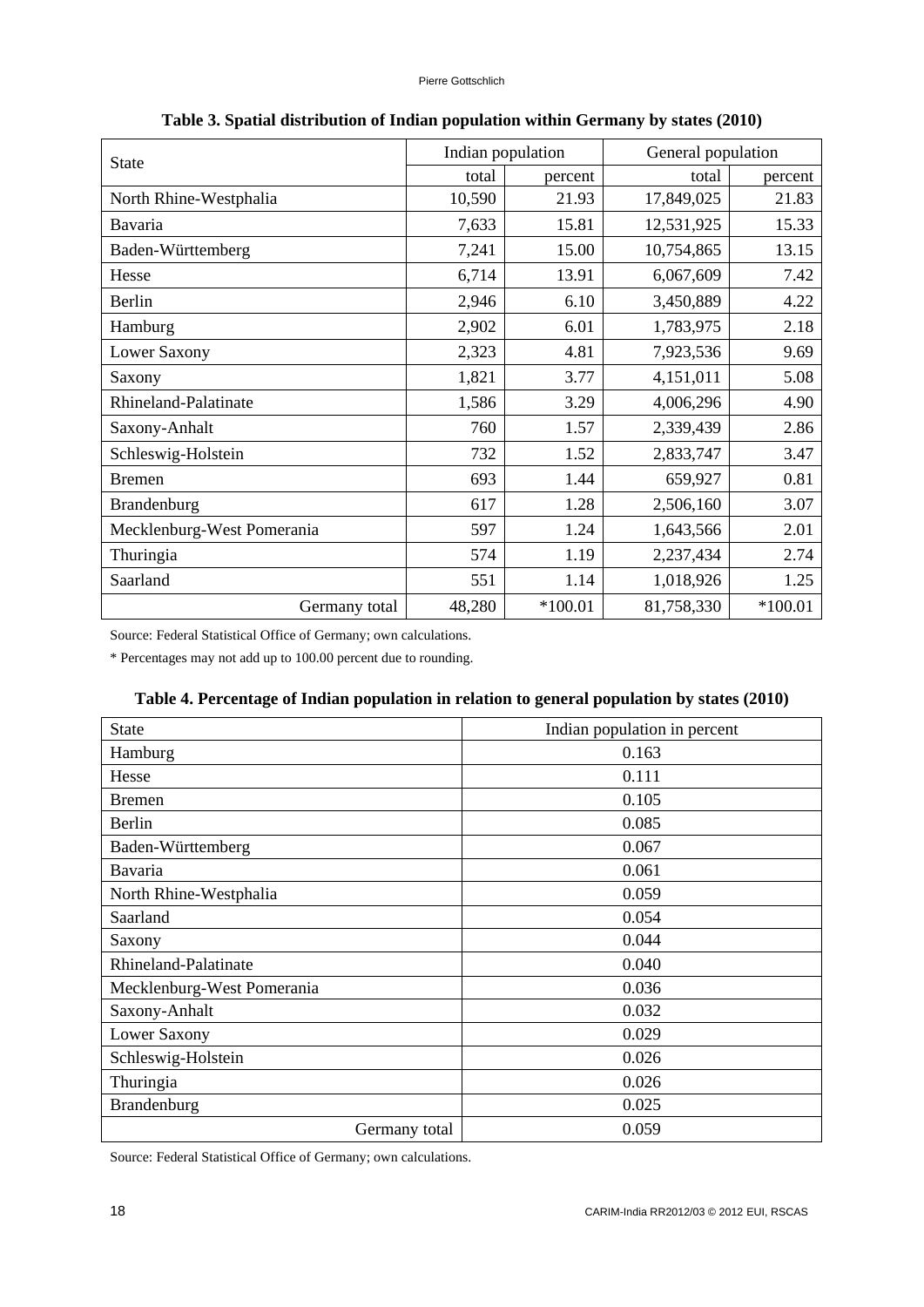|                                                                |        | Indian population |        |  |  |
|----------------------------------------------------------------|--------|-------------------|--------|--|--|
| Type of residence                                              | total  | male              | female |  |  |
| Old legislation (Aliens Act 1990)                              | 5,263  | 3,007             | 2,256  |  |  |
| New legislation (Aliens Residence Act 2004)                    | 35,795 | 21,791            | 14004  |  |  |
| Temporary residence permit (all)                               | 26,638 | 16,134            | 10.504 |  |  |
| Temporary residence permit<br>(education and studies)          | 5,152  | 3,948             | 1,204  |  |  |
| Temporary residence permit<br>(work, mostly high skilled)      | 8,970  | 7,507             | 1,463  |  |  |
| Temporary residence permit<br>(humanitarian reasons, refugees) | 407    | 308               | 99     |  |  |
| Temporary residence permit<br>(family reunification)           | 11,537 | 3,959             | 7,578  |  |  |
| Temporary residence permit<br>(specific circumstances)         | 572    | 412               | 160    |  |  |
| Permanent settlement permit                                    | 8,287  | 5,049             | 3,238  |  |  |
| Other residence permits under new legislation                  | 870    | 608               | 262    |  |  |
| European Union residence permit                                | 896    | 611               | 285    |  |  |
| Exceptional leave to remain                                    | 2,552  | 2,411             | 141    |  |  |
| Other types of residence                                       | 3,774  | 3,019             | 755    |  |  |
| total                                                          | 48,280 | 30,839            | 17,441 |  |  |

| Table 5. NRI in Germany according to type of residence (2010) |  |  |  |  |  |  |
|---------------------------------------------------------------|--|--|--|--|--|--|
|---------------------------------------------------------------|--|--|--|--|--|--|

Source: Federal Statistical Office of Germany.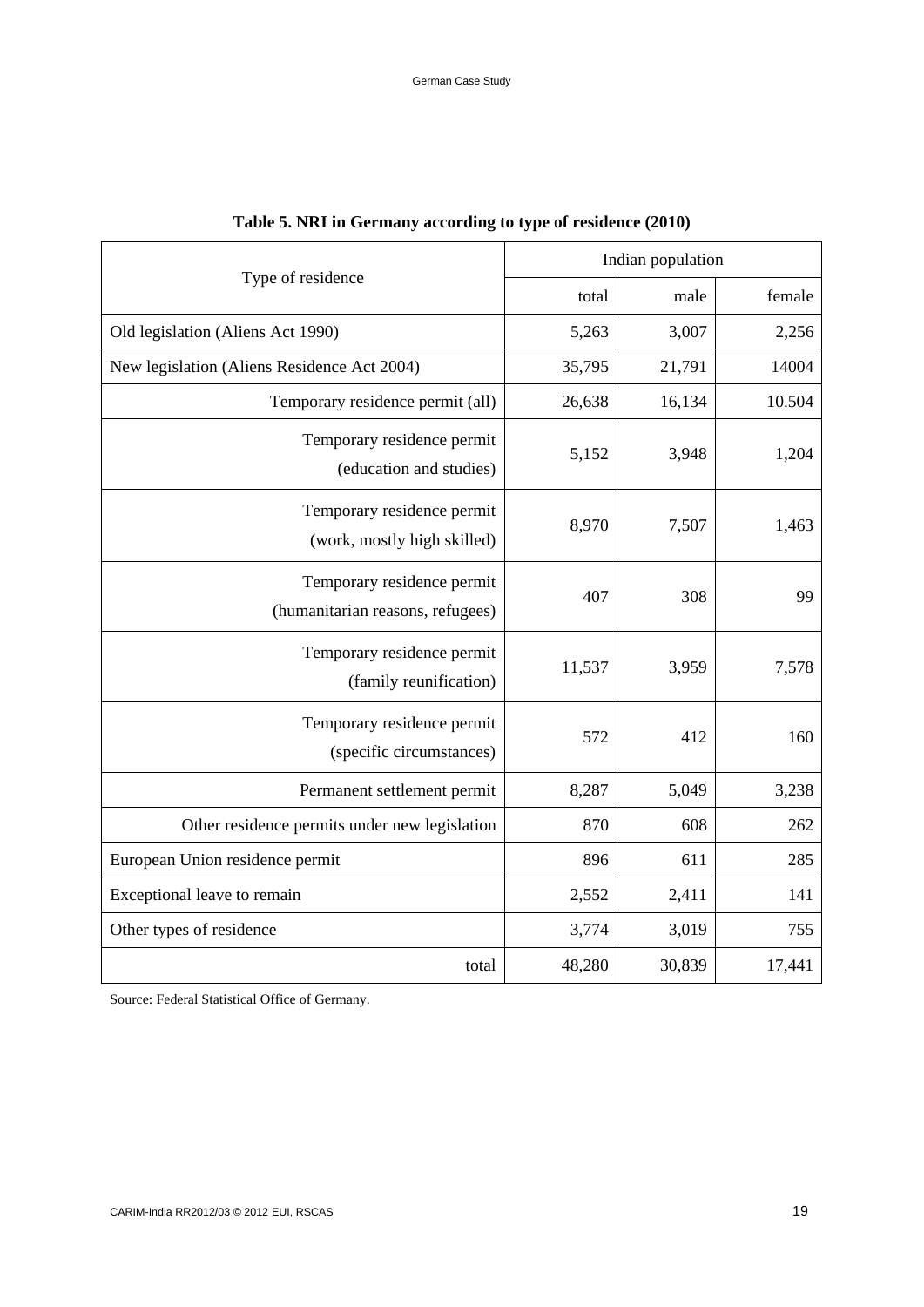|                                               | South and Southeast Asian population |          |         |          |  |
|-----------------------------------------------|--------------------------------------|----------|---------|----------|--|
| School education                              | male                                 |          | female  |          |  |
|                                               | total                                | *percent | total   | *percent |  |
| Graduated:                                    | 156,000                              | 60.0     | 179,000 | 59.1     |  |
| Elementary school                             | 46,000                               | 17.7     | 58,000  | 19.1     |  |
| Secondary school (high school)                | 29,000                               | 11.2     | 46,000  | 15.2     |  |
| Secondary school (technical college entrance) | 10,000                               | 3.8      | 10,000  | 3.3      |  |
| Secondary school (university entrance)        | 68,000                               | 26.2     | 62,000  | 20.5     |  |
| Not graduated:                                | 104,000                              | 40.0     | 124,000 | 40.9     |  |
| Still in education                            | 69,000                               | 26.5     | 71,000  | 23.4     |  |
| Never graduated                               | 35,000                               | 13.5     | 53,000  | 17.5     |  |

## **Table 6. School education of South and Southeast Asian population in Germany (2010)**

Source: Federal Statistical Office of Germany.

\* Percent of that particular population group.

## **Table 7. Professional education of South and Southeast Asian population in Germany (2010)**

|                        | South and Southeast Asian population |          |         |          |
|------------------------|--------------------------------------|----------|---------|----------|
| Professional education | male                                 |          | female  |          |
|                        | total                                | *percent | total   | *percent |
| Trained:               | 85,000                               | 32.7     | 90,000  | 29.7     |
| Apprenticeship         | 37,000                               | 14.2     | 46,000  | 15.2     |
| Technical college      | 8,000                                | 3.1      | 8,000   | 2.6      |
| University             | 28,000                               | 10.8     | 23,000  | 7.6      |
| Not trained:           | 175,000                              | 67.3     | 213,000 | 70.3     |
| Still in training      | 74,000                               | 28.5     | 70,000  | 23.1     |
| Never trained          | 101,000                              | 38.8     | 143,000 | 47.2     |

Source: Federal Statistical Office of Germany.

\* Percent of that particular population group.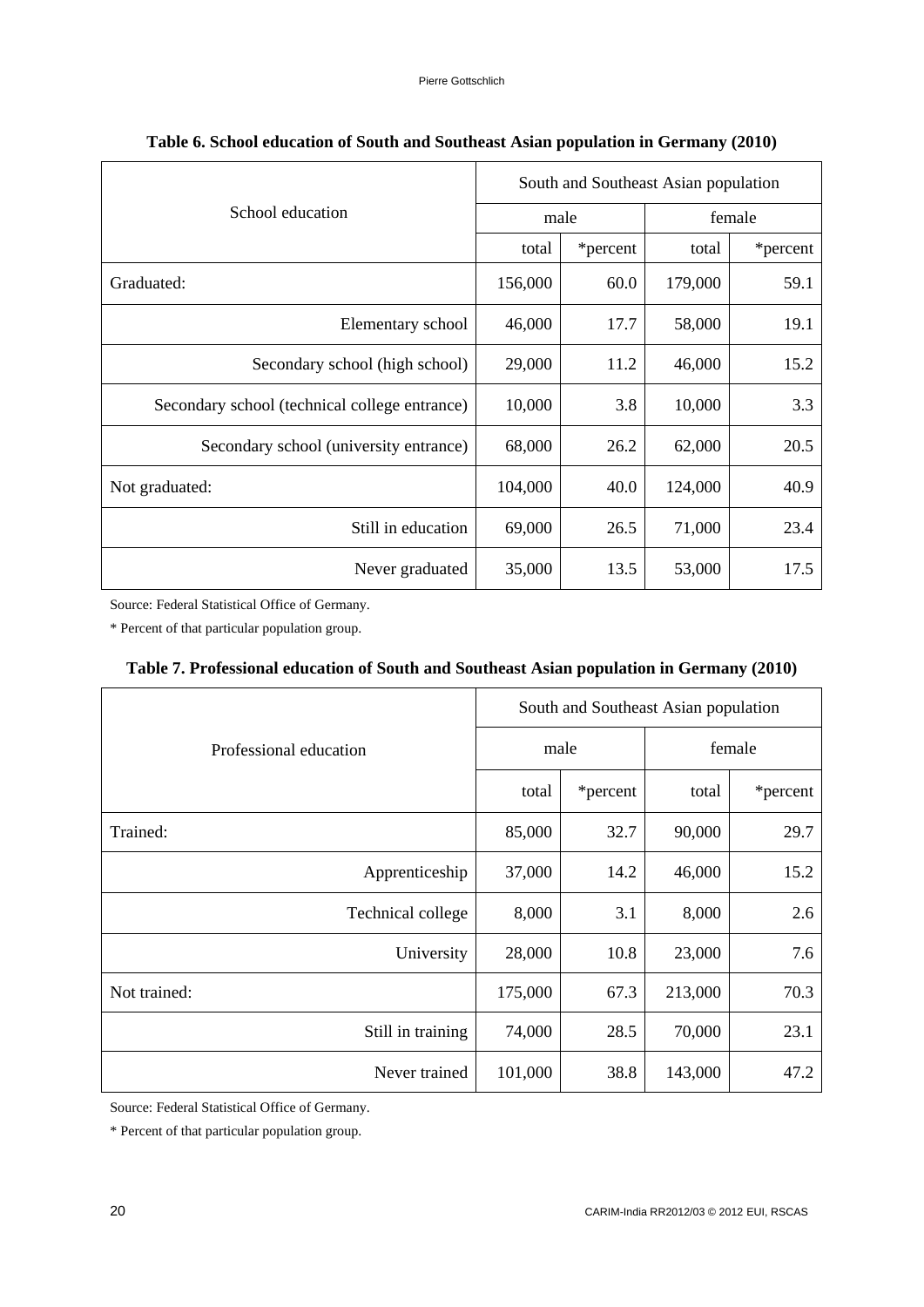| Country of origin    | Total number | Percentage |
|----------------------|--------------|------------|
| China                | 5,613        | 9.2        |
| France               | 3,685        | 6.0        |
| <b>United States</b> | 3,386        | 5.9        |
| Spain                | 3,071        | 5.6        |
| Russia               | 2,790        | 4.6        |
| Poland               | 2,644        | 4.3        |
| Italy                | 2,450        | 4.0        |
| Austria              | 2,317        | 3.8        |
| Turkey               | 2,208        | 3.6        |
| India                | 1,645        | 2.7        |
| $\cdots$             | $\cdots$     | $\cdots$   |
| total                | 60,910       | 100.0      |

## **Table 8. New enrolment of foreign students in Germany (2009)**

Source: FOMR 2011: 63, 265.

# **Table 9. Employment of South and Southeast Asian population in Germany (2010)**

|                | South and Southeast Asian population |          |         |          |
|----------------|--------------------------------------|----------|---------|----------|
| Employment     |                                      | male     |         | female   |
|                | total                                | *percent | total   | *percent |
| Not employable | 107,000                              | 41.2     | 172,000 | 56.8     |
| Employable:    | 154,000                              | 59.2     | 131,000 | 43.2     |
| Self-employed  | 26,000                               | 10.0     | 10,000  | 3.3      |
| Clerk          | 58,000                               | 22.3     | 57,000  | 18.8     |
| Worker         | 45,000                               | 17.3     | 42,000  | 13.9     |
| Unemployed     | 24,000                               | 9.2      | 17,000  | 5.6      |
| total          | 260,000                              | 100.0    | 303,000 | 100.0    |

Source: Federal Statistical Office of Germany; own calculations.

\* Percent of that particular population group.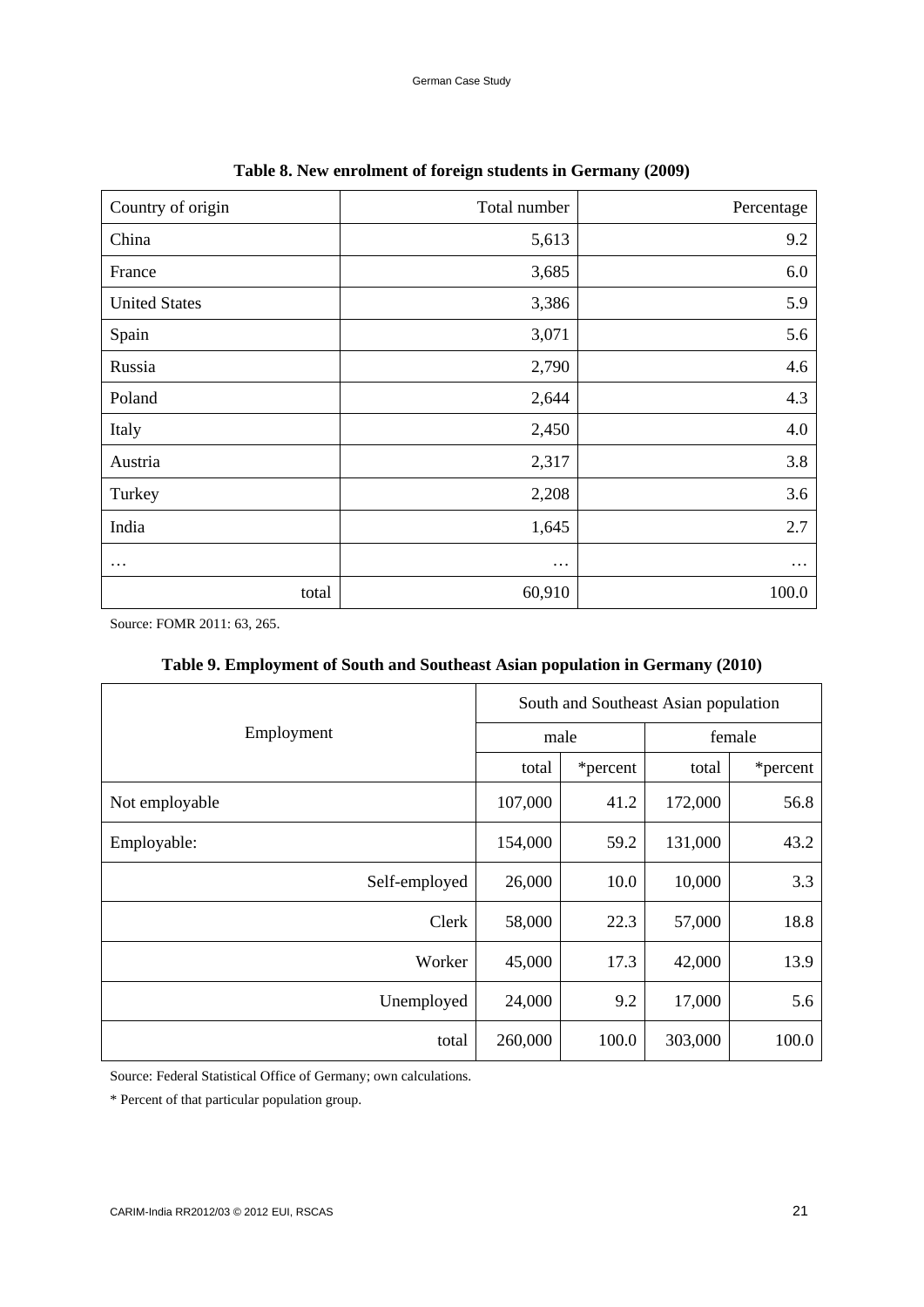| Country                     | Amount in million<br>(US-Dollar) | Number of emigrants | Remittance per emi-<br>grant (US-Dollar) |
|-----------------------------|----------------------------------|---------------------|------------------------------------------|
| <b>United Arab Emirates</b> | 15,879                           | 2,185,919           | 7,264                                    |
| <b>Unites States</b>        | 15,279                           | 1,654,272           | 9,236                                    |
| United Kingdom              | 4,629                            | 657,792             | 7,037                                    |
| Saudi Arabia                | 3,339                            | 1,452,927           | 2,298                                    |
| Kuwait                      | 2,025                            | 393,210             | 5,150                                    |
| Australia                   | 1,906                            | 209,908             | 9,078                                    |
| Singapore                   | 1,167                            | 157,114             | 7,427                                    |
| Qatar                       | 1,033                            | 250,649             | 4,120                                    |
| Oman                        | 1,021                            | 447,824             | 2,279                                    |
| $\cdots$                    | .                                | $\cdots$            | $\cdots$                                 |
| Germany                     | 552                              | 67,779              | 8,144                                    |
| $\cdots$                    | $\cdots$                         | $\cdots$            | $\cdots$                                 |
| total                       | $*55,000$                        | 11,360,823          | 4,841                                    |

# **Table 10. Countries with highest remittance to India (2010)**

Source: World Bank; Rahman 2011.

\*Estimate.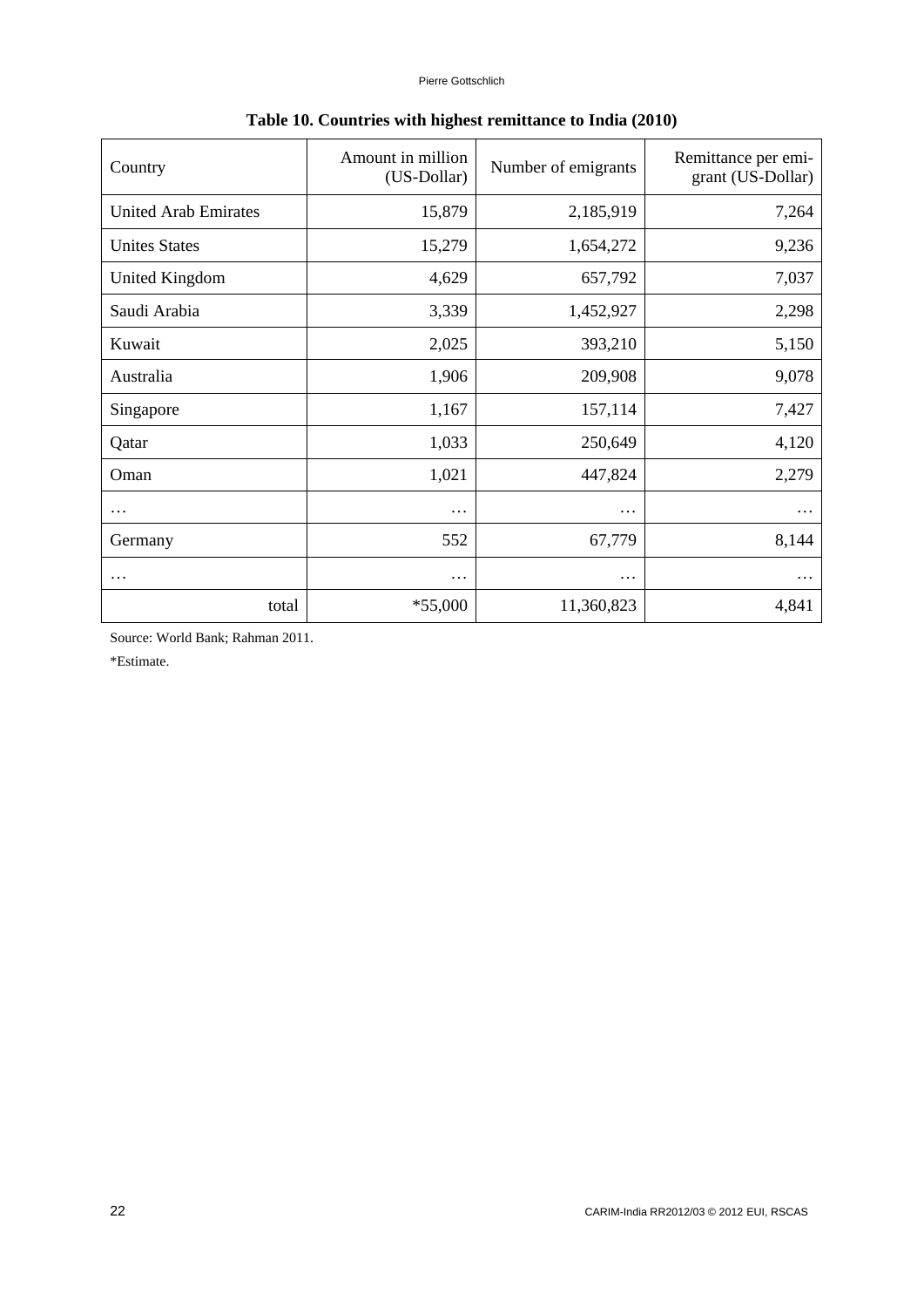#### **A3. Sources and Literature**

- Amend, Michael & Mercan Yetgin (2006). Heimat in der Fremde. Der tamilische Sri Nagapooshini Amman Tempel in Frankfurt am Main, in: Brosius, Christiane & Urmila Goel (eds./2006). Masala.de: Menschen aus Südasien in Deutschland. Heidelberg: Draupadi Verlag, p. 27-50.
- Baumann, Martin (2006). Der Sri Kamadchi Ampal Tempel in Hamm: Forschungen zum Hinduismus in Deutschland. Retrieved from: http://www.baumann-martin.de/Kamad-Tem.html (20.11.2006).

Bose, Mihir (2004). The Lost Hero: A Biography of Subhas Bose. New Delhi: Blue Leaf.

- Cyrus, Norbert (2009). Undocumented Migration: Counting the Uncountable, Data and Trends across Europe: Country Report Germany. Hamburg: Hamburg Institute for Social Research, Clandestino Research Project.
- Fiedler, Katja (2000). Elitenmigration: Migrationsbedingungen für hochqualifizierte Informationstechnologie-Arbeitskräfte in Indien am Beispiel der Green-Card-Initiative. Hohenheim: Universität Hohenheim.
- Finkelstein, Kerstin E. (2006). Eingewandert: Deutschlands Parallelgesellschaften. Bonn: Bundeszentrale für politische Bildung.
- FOMR (2011). Migration Report 2009. Berlin: Federal Office for Migration and Refugees.
- Genchev, Ivo (2010). Die Blue Card Richtlinie und die Probleme ihrer Umsetzung in Deutschland, in: Heinrich-Böll-Stiftung: Migration (September 2010). Retrieved from: http://www.migrationboell.de/web/migration/46\_2659.asp (16.10.2011).
- Goel, Urmila (2008a). Imagining India Online: Second-Generation Indians in Germany, in: Jörg Esleben, Christina Kraenzle and Sukanya Kulkarni (eds./2008). Mapping Channels between Ganges and Rhein: German-Indian Cross-Cultural Relations. Newcastle: Cambridge Scholars Publishing, p. 210-232.
- Goel, Urmila (2008b). 'Half Indians', Adopted 'Germans' and 'Afghan Indians': On Claims of 'Indianness' and Their Contestations in Germany, in: Transforming Cultures. Vol. 3, No. 1 (February 2008), p. 93-123.
- Goel, Urmila (2007a). Germany, in: Lal, Brij V. (ed./2007). The Encyclopedia of the Indian Diaspora. Singapore: Editions Didier Millet, p. 358-360.
- Goel, Urmila (2007b). 'Indians in Germany': The Imagination of a Community [UNEAC Asia Papers No. 20]. Armidale: University of New England Asia Centre. Retrieved from: http://www.une.edu.au/asiacentre/PDF/No20.pdf (16.09.2010).
- Goel, Urmila (2006). The Virtual Second Generation: An Own Space on the Internet, in: Voll, Klaus & Doreen Beierlein (eds./2006). Rising India – Europe's Partner? Berlin: Weißensee Verlag, p. 1154-1160.
- Goel, Urmila (2005). Fatima and theinder.net: A Refuge in Virtual Space, in: Fritz, Angelika et al. (eds./2005). Import Export – Cultural Transfer – India, Germany, Austria. Berlin: Parhas Verlag, p. 201-207.
- Goel, Urmila (2003). Die indische Legion: Ein Stück deutscher Geschichte, in: Südasien. Vol. 23, No. 4, p. 27-30.
- Goel, Urmila (2002a). Von Freiheitskämpfern zu Computer-Indern: Südasiaten in Deutschland, in: Südasien. Vol. 22, No. 1, p. 70-73.
- Goel, Urmila (2002b). Indische Engel in Deutschland, in: Südasien. Vol. 22, No. 2, p. 61-63.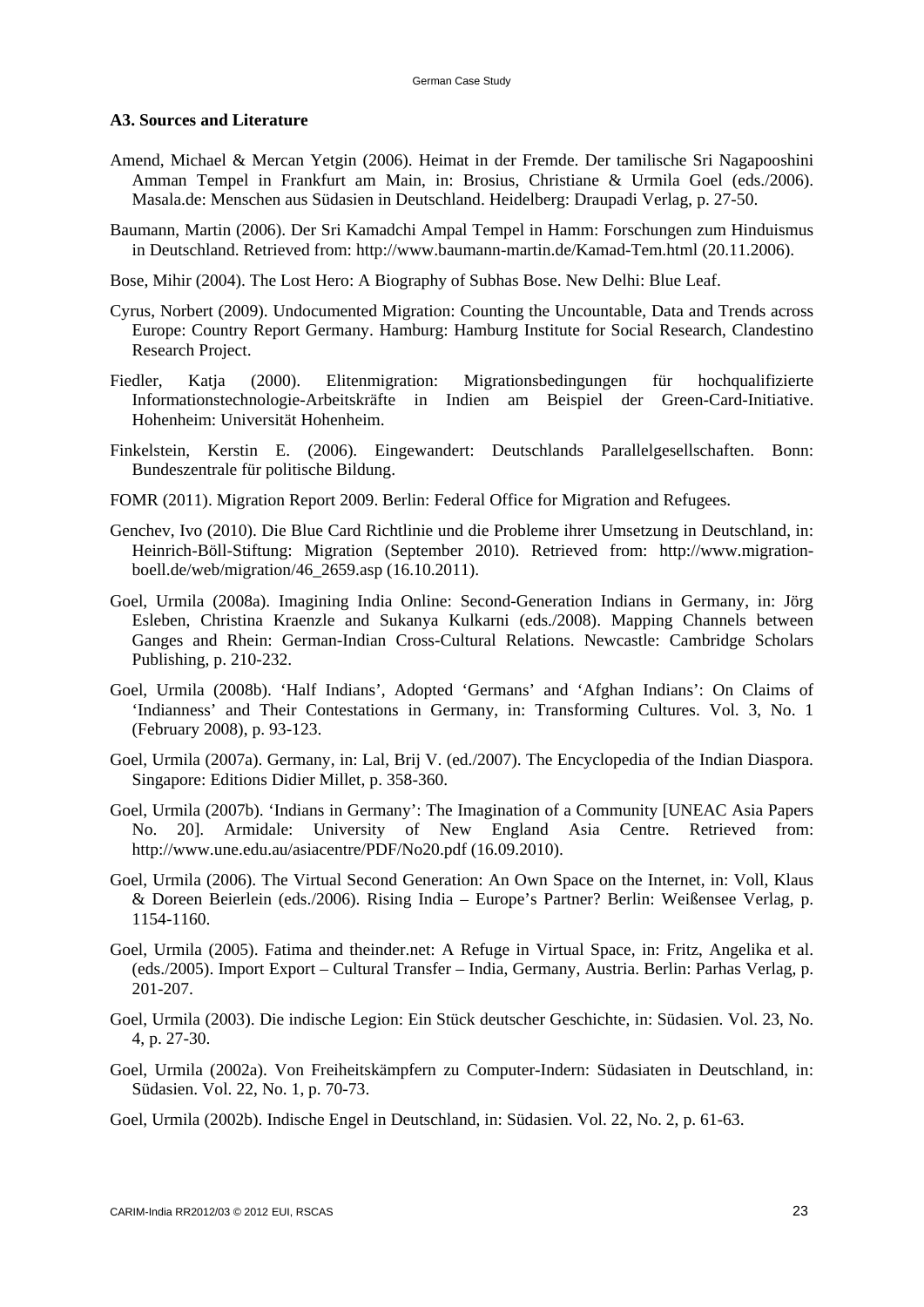- Gordon, Leonard A. (2005). Brothers Against the Raj: A Biography of Indian Nationalists Sarat and Subhas Chandra Bose. New Delhi: Rupa.
- Gosalia, Sushila (2002). Indische Diaspora und kulturelle Identität, in: Draguhn, Werner (ed./2002). Indien 2002: Politik, Wirtschaft, Gesellschaft. Hamburg: Institut für Asienkunde, p. 233-245.
- Gottschlich, Pierre (2009). The Indian Diaspora in Germany, in: Ray, Jayanta Kumar & Mishra, Binoda Kumar (eds./2009). Interpreting the Indian Diaspora: Lessons from History and Contemporary Politics. New Delhi: Centre for Studies in Civilizations, p. 189-203.
- Gries, Marie-Luise (2000). Inder in Deutschland, in: taz (09.10.2000), p. 16. Retrieved from: http://www.indien-netzwerk.de/startseite/pressetexte/taz\_091000/taz\_091000.htm (19.10.2011).
- Günther, Lothar (2003). Von Indien nach Annaburg: Indische Legion und Kriegsgefangene in Deutschland. Berlin: Verlag am Park.
- Hartog, Rudolf (2001). The Sign of the Tiger: Subhas Chandra Bose and his Indian Legion in Germany, 1941-45. New Delhi: Rupa.
- Heckmann, Friedrich (2003). From Ethnic Nation to Universalistic Immigrant Integration: Germany, in: Heckmann, Friedrich & Dominique Schnapper (eds./2003). The Integration of Immigrants in European Societies: National Differences and Trends of Convergence. Stuttgart: Lucius & Lucius, p. 45-78.
- HWWI (2010). Stocks of Irregular Migrants: Estimates for Germany. Hamburg: Hamburg Institute of International Economics (HWWI), Database on Irregular Migration.
- Keding, Karin & Anika Struppert (2006). Ethno-Comedy im deutschen Fernsehen: Inhaltsanalyse und Rezipientenbefragung zu "Was guckst du?!". Berlin: Frank & Timme.
- Kolb, Holger (2005). Die deutsche "Green Card", in: Focus Migration, Kurzdossier No. 3 (November 2005), p. 1-3. Retrieved from: http://www.hwwi.org/uploads/tx\_wilpubdb/KD03\_Green\_Card.pdf (23.11.2011).
- Lütkehaus, Ludger (ed./2004). Nirwana in Deutschland: Von Leibniz bis Schopenhauer. München: Deutscher Taschenbuch Verlag.
- Meijering, Louise & Bettina van Hoven (2003). Imaging Difference: The Experiences of 'Transnational' Indian IT Professionals in Germany, in: Area. Vol. 35, No. 2 (June 2003), p. 174-182.
- Meisig, Marion (2005). Die Verdrängung der Devi: Vier Hindutempel in Madras und Umgebung und ihr Einfluß auf den Kamaksi-Tempel in Hamm-Uentrop, in: Mitteilungen für Anthropologie und Religionsgeschichte. No. 17 (2005), p. 91-115.
- Müller, Harald (2006). Weltmacht Indien: Wie uns der rasante Aufstieg herausfordert. Frankfurt am Main: Fischer.
- Nijhawan, Michael (2006). Bin Laden in der U-Bahn und andere Verkennungen: Beobachtungen in der Sikh Diaspora, in: Brosius, Christiane & Urmila Goel (eds./2006). Masala.de: Menschen aus Südasien in Deutschland. Heidelberg: Draupadi Verlag, p. 98-122.
- Oberkircher, Volker (2006). Die deutsche Greencard aus der Sicht indischer IT-Experten, in: Brosius, Christiane & Urmila Goel (eds./2006). Masala.de: Menschen aus Südasien in Deutschland. Heidelberg: Draupadi Verlag, p. 161-188.
- Ogale, Sujata (2003). Mit anderen Augen: Deutschland und die Deutschen aus der Sicht einer Inderin. Pfalzfeld: Kontrast Verlag.
- Paske, Mareile (2006). 'Andere Deutsche': Strategien des Umgangs mit Rassismuserfahrungen. Frankfurt an der Oder: Europa-Universität Viadrina.